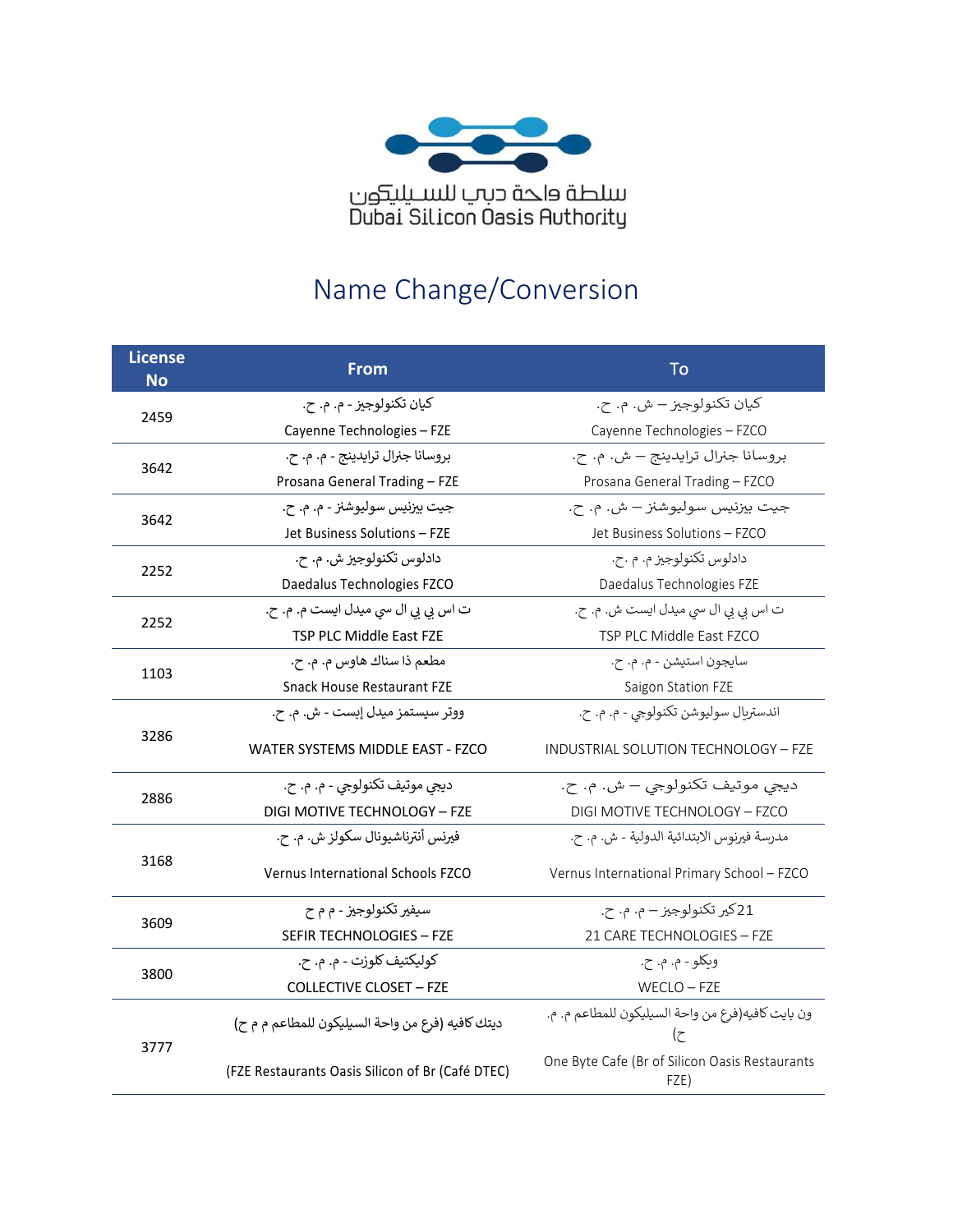|      | موكشا للتجارة العامة - م. م. ح.                 | بربوبنج جادجيتس للتجارة العامة - م. م. ح.                |
|------|-------------------------------------------------|----------------------------------------------------------|
| 3772 | MOKSHA GENERAL TRADING - FZE                    | BREWING GADGETS GENERAL TRADING -<br>FZE                 |
|      | کومبيوتر جيکس - م م ح                           | کومبيوتر جيکس - ش م ح                                    |
| 2004 | <b>COMPUTER GEEKS - FZE</b>                     | COMPUTER GEEKS - FZCO                                    |
|      | بقالة جنة المدينة ش م ح                         | بقالة جنة المدينة م م ح                                  |
| 1247 | Jannath Al Madina Grocery FZCO                  | Jannath Al Madina Grocery FZE                            |
|      | بولاريس كونسلتنسي - م م ح                       | انسبایر انیرجی م م ح                                     |
| 2164 | <b>Polaris Consultancy FZE</b>                  | Inspire Energy FZE                                       |
|      | مطعم هيلثي اند دايت م م ح                       | مطعم ذي فود لوفت م م ح                                   |
| 339  | Healthy and Diet Restaurant FZE                 | The Food Loft Restaurant FZE                             |
| 3127 | تي تي اي ميدل ايست جلوبال للتدريب ش.ذ.م.م )فرع( | جي بي ستراتيجيز ميدل ايست للتدريب ذ.م.م )فرع(            |
|      | TTI MIDDLE EAST GLOBAL TRAINING L.L.C (Branch)  | <b>GP STRATEGIES MIDDLE EAST TRAINING</b><br>LLC(Branch) |
| 3613 | ساکم آي تي - م م ح                              | ساكوم لتقنية المعلومات - م م ح                           |
|      | SACOM IT - FZE                                  | SACOM IT - FZE                                           |
| 413  | ديستربكس ش م ح                                  | دیستریکس م م ح                                           |
|      | Distrix FZCO                                    | Distrix FZE                                              |
| 3035 | نيو باث او بي اس بي تك - م م ح                  | نيو باث او بي اس بي تك - ش م ح                           |
|      | NEW PATH OBSP TECH - FZE                        | NEW PATH OBSP TECH - FZCO                                |
| 3038 | يو اونلاين تك - م م ح                           | يو اونلاين تك - ش م ح                                    |
|      | YOUONLINE TECH - FZE                            | YOUONLINE TECH - FZCO                                    |
| 2929 | تك جيانت - م م ح                                | ديجيتال تکنولوجي - م م ح                                 |
|      | <b>TECH GIANT - FZE</b>                         | Digital Technology - FZE                                 |
| 698  | صالون لي بيتيت م م ح                            | صالون ستربكس للتجميل م م ح                               |
|      | Le Petit Salon FZE                              | STREAKS BEAUTY SALOON FZE                                |
| 331  | جنباند هولدنجس بي. في. )فرع(                    | رببون نتوركس بي.ڤي)فرع(                                  |
|      | <b>GENBAND Holdings B.V. (Branch)</b>           | Ribbon Networks B.V. (Branch)                            |
| 957  | مطعم إلكبير - م م ح                             | مطعم ايكون - م م ح                                       |
|      | ELKABEER RESTAURANT - FZE                       | <b>IKCON RESTAURANT - FZE</b>                            |
|      | هابيست مايندز تكنولوجيز بي في تي ليمتد )فرع(    | هـابيست مايندز تكنولوجيز ليمتد )فرع(                     |
| 2383 | HAPPIEST MINDS TECHNOLOGIES PVT LTD<br>(Branch) | <b>HAPPIEST MINDS TECHNOLOGIES LTD</b><br>(Branch)       |
|      | معهد اعزاز عبد الغني التعليمي م م ح             | معهد الضمير التعليمي م م ح                               |
| 3615 | Eizaz Abdelghany Educational Institute FZE      | Al Dhameer Educational Institute FZE                     |
|      | بقالة جنة المدينة م م ح                         | جنة المدينة ميني مارت م م ح                              |
| 1247 | Jannath Al Madina Grocery FZE                   | Jannath Al Madina Mini Mart FZE                          |
| 3130 | بلاتفورم ون تكنولوجي - م م ح                    | بلاتفورم ون تكنولوجي - ش م ح                             |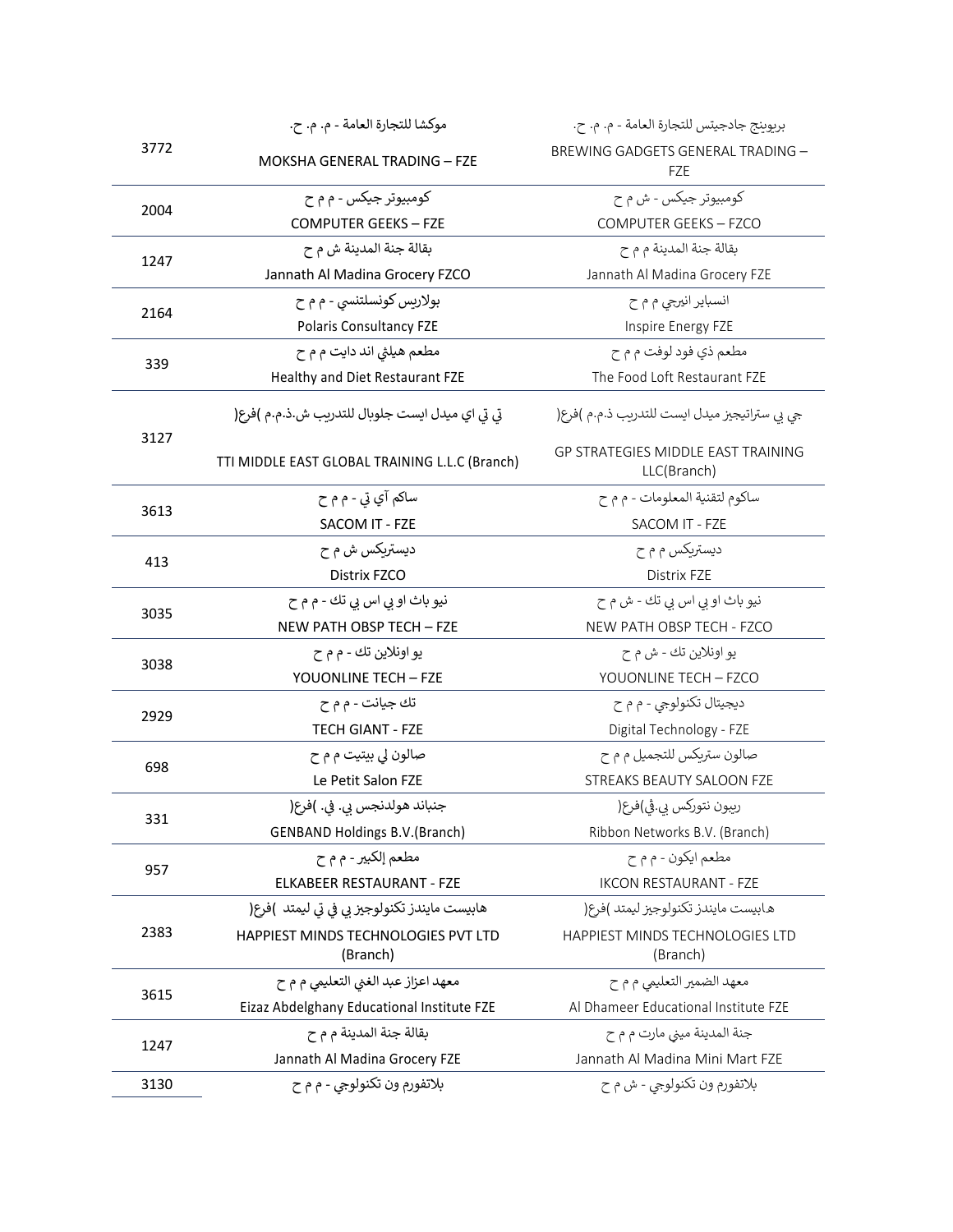|      | PLATFORM ONE TECHNOLOGY- FZE                         | PLATFORM ONE TECHNOLOGY - FZCO                           |
|------|------------------------------------------------------|----------------------------------------------------------|
|      | لوکرېتيف مارکتينج اند کونسولتينج ش م ح               | لوکريتيف مارکتينج اند کونسولتينج م م ح                   |
| 1023 | Lucrative Marketing and Consultation FZCO            | Lucrative Marketing and Consultation FZE                 |
|      | کابسی تریدنق - م م ح                                 | كابسي للصناعات والتجارة - م م ح                          |
| 3415 | <b>CABSY TRADING - FZE</b>                           | CABSY INDUSTRIES AND TRADE - FZE                         |
| 783  | إرسال - ش م ح                                        | إرسال - م م ح                                            |
|      | ERSAL - FZCO                                         | ERSAL - FZE                                              |
|      | کابسی تریدنق - م م ح                                 | كابسي للصناعات والتجارة - م م ح                          |
| 3415 | <b>CABSY TRADING - FZE</b>                           | CABSY INDUSTRIES AND TRADE - FZE                         |
|      | سويرماركت لافندر المدينة ش م ح                       | سوبرماركت لافندر المدينة م م ح                           |
| 3251 | LAVENDER AL MADINA SUPERMARKET FZCO                  | LAVENDER AL MADINA SUPERMARKET FZE                       |
|      | سوليوشنز جلوبال کوميرشيال بروکرز - ش م ح             | بونتو کومیرشیال بروکرز - ش م ح                           |
| 4673 | SOLUTIONS GLOBAL COMMERCIAL BROKERS -<br>FZCO        | PONTO COMMERCIAL BROKERS - FZCO                          |
|      | شور ويفز تريدينج - ش م ح                             | ايميرجينج بروجكت مانجمنت - ش م ح                         |
| 4510 | SHORE WAVES TRADING - FZCO                           | <b>EMERGING PROJECT MANAGEMENT -</b><br><b>FZCO</b>      |
|      | صالون ماش للرجال - ش م ح                             | صالون ليون للرجال                                        |
| 3139 | Mash Gents Saloon FZCO                               | LION GENTS SALOON FZCO                                   |
|      | أفينير تيكنولوجيز م م ح                              | أفينير تيكنولوجيز ش م ح                                  |
| 614  | Avenir Technologies FZE                              | Avenir Technologies FZCO                                 |
| 783  | إرسال - ش م ح                                        | إرسال - م م ح                                            |
|      | ERSAL - FZCO                                         | ERSAL - FZE                                              |
| 327  | فيرويز مارت م م ح                                    | جراب ان جو ميني مارت ش م ح                               |
|      | <b>FAIRWAYS MART FZE</b>                             | GRAB N GO MINI MART FZCO                                 |
|      | ماهام انجينيرينج كونسالتنسي - ش م ح                  | مهام لل <sub>ا</sub> ستشارات الهندسية - ش م<br>$\subset$ |
| 4869 | MAHAM ENGINEERING CONSULTANCY - FZCO                 | MAHAM ENGINEERING CONSULTANCY -<br><b>FZCO</b>           |
|      | جونسون ستيوارت ميدل ايست. جينرال تريدينج - ش م ح     | جونسون ستيوارت - ش م ح                                   |
| 4655 | JOHNSONSTUART MIDDLE EAST. GENERAL<br>TRADING - FZCO | JOHNSONSTUART - FZCO                                     |
| 5098 | ام سی ال - ش م ح                                     | ماريتايم كونتاينر لاينز - ش م ح                          |
|      | MCL - FZCO                                           | MARITIME CONTAINER LINES - FZCO                          |
| 4501 | إنتيرپور609 - ش م ح                                  | جراب ان جو ميني مارت ش م ح                               |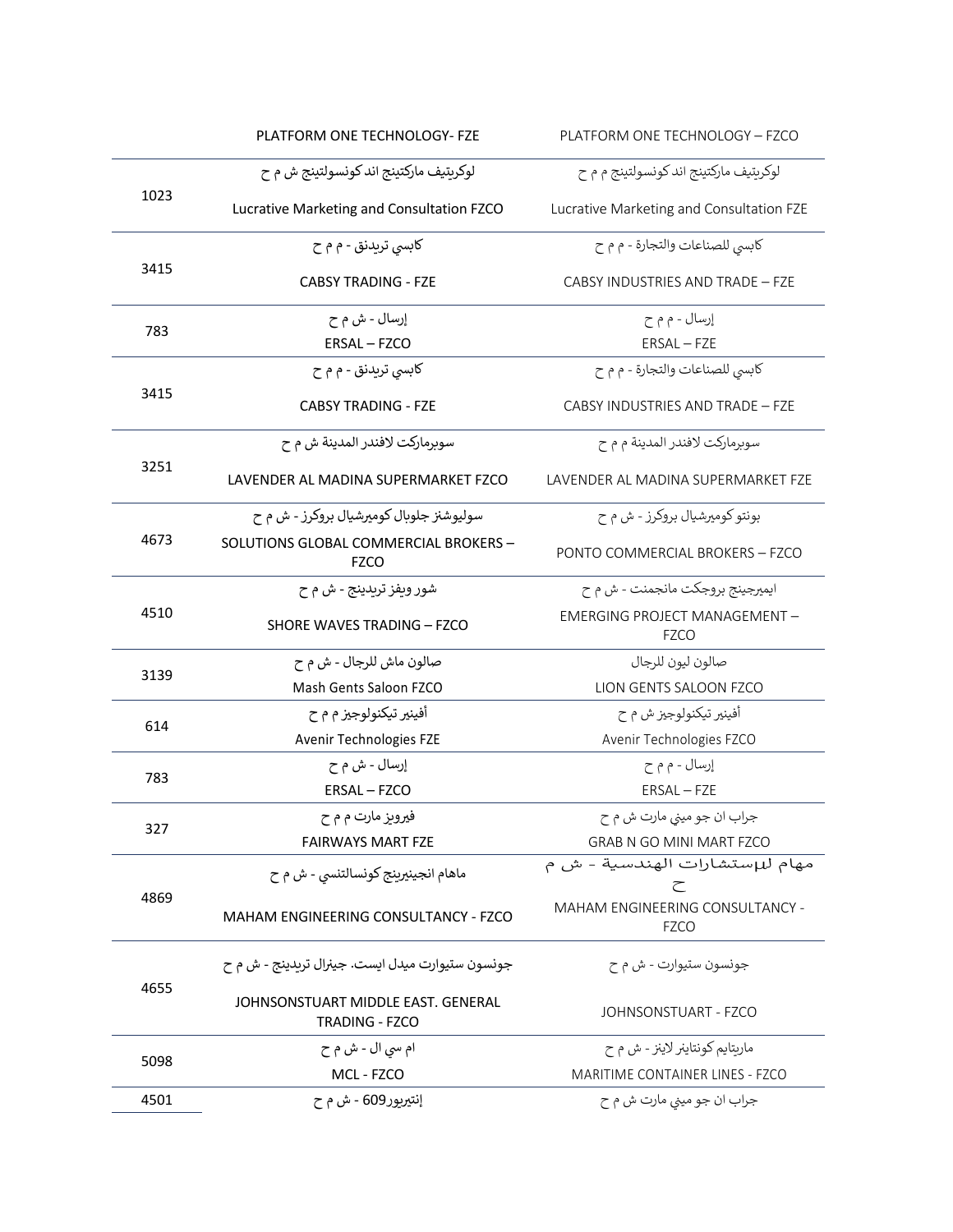|        | INTERIOR609 - FZCO                      | 1747ستوديو - ش م ح                             |
|--------|-----------------------------------------|------------------------------------------------|
|        | فاسورام ميديكال - ش م ح                 | فازورم ميديكال - ش م ح                         |
| 5319   | VASORUM MEDICAL - FZCO                  | VASORUM MEDICAL - FZCO                         |
|        | مطعم يوجو - ش م ح                       | مطعم يوجو - - م م ح                            |
| 3709   | YUGO RESTAURANTS - FZCO                 | YUGO RESTAURANTS - FZE                         |
|        | يامابس - م م ح                          | يامابس ش م ح                                   |
| 1942   | YAMAPS - FZE                            | YAMAPS - FZCO                                  |
| 4423   | ابيکس کابيتال - ش م ح                   | نصار کابیتال سی اس بی - ش م ح                  |
|        | <b>APEX CAPITAL - FZCO</b>              | NASSAR CAPITAL CSP - FZCO                      |
|        | عيادة ميدي فاميلي م م ح                 | عيادة ميدي فاميلي ش م ح                        |
| 1090   | MEDI FAMILY POLYCLINIC FZE              | MEDI FAMILY POLYCLINIC FZCO                    |
|        | روبينتيكس - ش م ح                       | اربشا تريدينج كورپوريشن - ش م ح                |
| 5121   | TEX - FZCO                              | ARESHA TRADING CORPORATION - FZCO              |
|        | سيفتي هاي تك مينا - ش م ح               | کیمیکال فلوبدز انترناشونال - ش م ح             |
| 1759   | Safety Hi-Tech MENA FZCO                | CHEMICAL FLUIDS INTERNATIONAL -<br><b>FZCO</b> |
|        | عیادة میدي فامیلی م م ح                 | عیادۃ میدي فامیلی ش م ح                        |
| 1090   | MEDI FAMILY POLYCLINIC FZE              | MEDI FAMILY POLYCLINIC FZCO                    |
|        | روبينتيكس - ش م ح                       | اريشا تريدينج كورپوريشن - ش م ح                |
| 5121   | TEX - FZCO                              | ARESHA TRADING CORPORATION - FZCO              |
|        | سيفتي هاي تك مينا - ش م ح               | کیمیکال فلویدز انترناشونال - ش م ح             |
| 1759   | Safety Hi-Tech MENA FZCO                | CHEMICAL FLUIDS INTERNATIONAL -<br><b>FZCO</b> |
|        | بي دي ال استيت & بروبرتي - ش م ح        | بليس كونسالتنسي - ش م ح                        |
| 5952   | <b>BDL ESTATE &amp; PROPERTY - FZCO</b> | PLACE CONSULTANCY - FZCO                       |
|        | أميك ميدل إيست - ش م ح                  | أميك ميدل إيست - م م ح                         |
| 2676   | EMEC MIDDLE EAST - FZCO                 | EMEC MIDDLE EAST - FZE                         |
|        | اوبتيموم تريدينج - ش م ح                | دي ام اس تريدينج - ش م ح                       |
| 5019   | OPTIMUM TRADING - FZCO                  | DMS TRADING - FZCO                             |
| A/3457 | سيکيورتي انوفيشن & تکنولوجيز - ش م ح    | فيديو نتورك سيكورتي - ش م ح                    |
| A/3457 | Security Innovation & Technologies FZCO | VIDEO NETWORK SECURITY - FZCO                  |
| 4022   | الحربدي انتركورب - ش م ح                | ساکشي ريسورسيس مينا - ش م ح                    |
|        | AL HRIDI INTERCORP - FZCO               | SAKSHI RESOURCES MENA - FZCO                   |
|        | امبربال لوجيستيكس - ش م ح               | جلوبال هاوليرز - ش م ح                         |
| 5455   | <b>IMPERIAL LOGISTICS - FZCO</b>        | <b>GLOBAL HAULIERS - FZCO</b>                  |
|        | سمارت سبوت تکنولوجيز - م م ح            | انتریرایز ورکس - م م ح                         |
| 2964   | SMARTSPOT TECHNOLOGIES - FZE            | <b>ENTERPRISE WORX - FZE</b>                   |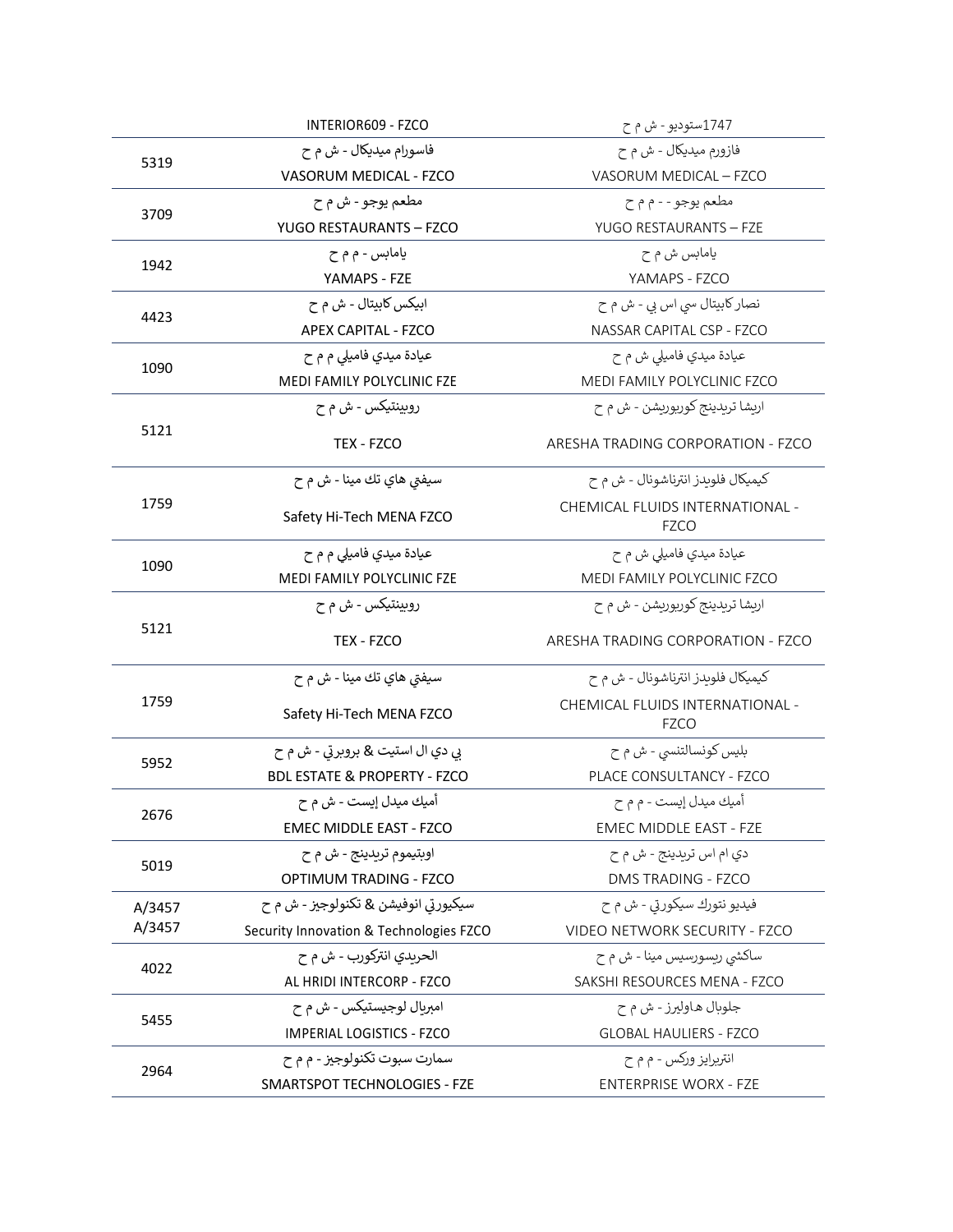| 6224 | فاينس ادفيزرس - ش م ح               | فاینسی ادفیزرس - ش م ح                             |
|------|-------------------------------------|----------------------------------------------------|
|      | FINESS ADVISORS - FZCO              | FINESSE ADVISORS - FZCO                            |
| 1399 | تتش بوینتس کونسالتانسی م م ح        | سبورتلی - م م ح                                    |
|      | <b>Touch Points Consultancy FZE</b> | SPORTLEY - FZE                                     |
|      | ساروس انيرجي - م م ح                | ستاندرد سيتي انوفيتيف سوليوشنز - م م ح             |
| 3816 | <b>SAROS ENERGY - FZE</b>           | STANDARD CITY INNOVATIVE SOLUTIONS -<br><b>FZE</b> |
| 1893 | انکور تیك میدل ایست م م ح           | انکور تیك میدل ایست ش م ح                          |
|      | <b>ENCORE TECH MIDDLE EAST FZE</b>  | ENCORE TECH MIDDLE EAST FZCO                       |
|      | آلیستارز - ش م ح                    | لاب ميل ساينتفيك ميدل ايست - ش م ح                 |
| 5736 | <b>ALLESTARS - FZCO</b>             | LABMILE SCIENTIFIC MIDDLE EAST - FZCO              |
|      | سيكورا بي.في. )فرع(                 | تي كيه اتش سيكيورتي بي.في. )فرع(                   |
| 96   | Siqura B.V. (Branch)                | TKH SECURITY B.V. (BRANCH)                         |
|      | کيورهيلث تکنولوجي - ش م ح           | کيورهيلث تکنولوجي - م م ح                          |
| 3588 | <b>CUREHEALTH TECHNOLOGY - FZCO</b> | <b>CUREHEALTH TECHNOLOGY - FZE</b>                 |
|      | انکور تیك میدل ایست م م ح           | انکور تیك میدل ایست ش م ح                          |
| 1893 | Encore Tech Middle East FZE         | Encore Tech Middle East FZCO                       |
|      | کاي آر 4 تك - م م ح                 | سماسول - م م ح                                     |
| 1653 | KR4 TECH - FZE                      | SAMASOUL - FZE                                     |
| 1653 | روتس بیسترو ش م ح                   | ايشن بيسترو - ش م ح                                |
|      | Roots Bistro FZCO                   | <b>ASIAN BISTRO - FZCO</b>                         |
| 6089 | نوين كونسالتنسي - ش م ح             | فيكتوريا جروب - ش م ح                              |
|      | <b>NGUYEN CONSULTANCY - FZCO</b>    | VICTORIA GROUP - FZCO                              |
| 3814 | مطعم سلام نمستی ش م ح               | مطعم سلام نمستی م م ح                              |
|      | Salaam Namaste Restaurant FZCO      | Salaam Namaste Restaurant FZE                      |
| 6500 | ذا ستايلونيك - ش م ح                | فورم فورج - ش م ح                                  |
|      | THE STYLONIC - FZCO                 | FORMFORGE - FZCO                                   |
|      | برانيوم ورلدوايد سيرفسيس - ش م ح    | برانيوم ورلدوايلد سيرفسيس - ش م ح                  |
| 6558 | PRENIUM WORLDWIDE SERVICES - FZCO   | PRENIUM WORLDWILDE SERVICES - FZCO                 |
|      | ريفوليوشن ريل - ش م ح               | دی ام لینك جینرال تریدینج - ش م ح                  |
| 5282 | <b>REVOLUTION REAL - FZCO</b>       | DMLINK GENERAL TRADING - FZCO                      |
|      | جي تي لابس - ش م ح                  | باتشي جروب - ش م ح                                 |
| 6495 | GTLAPS - FZCO                       | <b>BACCI GROUP - FZCO</b>                          |
|      | إنسايد دومبيس - ش م ح               | سمارت کیز - ش م ح                                  |
| 6585 | <b>INSIDE DOMBES - FZCO</b>         | SMARTKEYS - FZCO                                   |
| 1098 | اوزاي الشرق ا وسط - م م ح           | اوزاي الشرق ا وسط - ش م ح                          |
|      | UZAY MIDDLE EAST - FZE              | UZAY MIDDLE EAST - FZCO                            |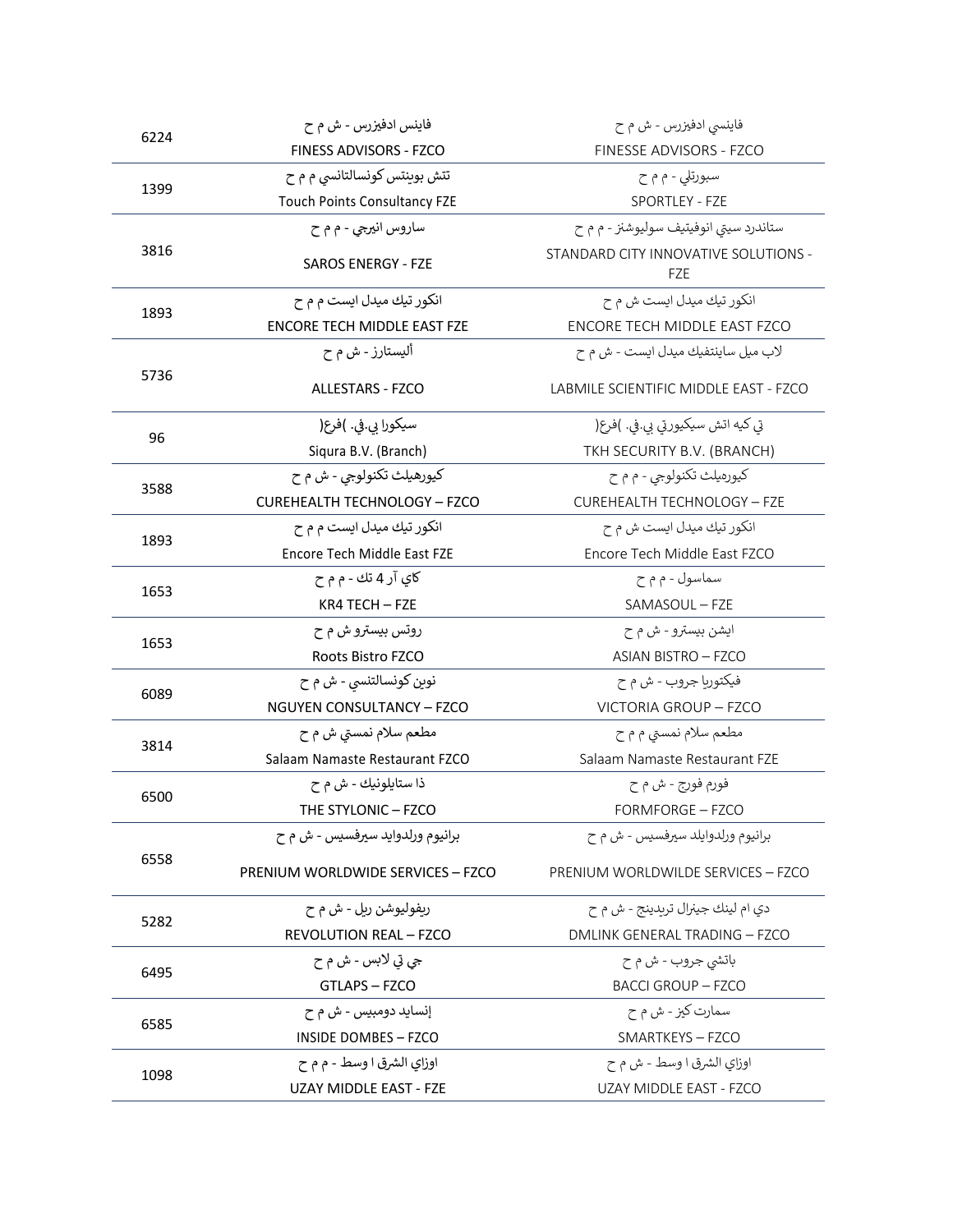| 1653 | سماسول - م م ح                                                            | سماسول – ش م ح                     |
|------|---------------------------------------------------------------------------|------------------------------------|
|      | SAMASOUL - FZE                                                            | SAMASOUL - FZCO                    |
| 7072 | کونيکت 2 ورلد - ش م ح                                                     | ليتيل مونك فينتشرز - ش م ح         |
|      | CONNECT2WORLD - FZCO                                                      | LITTLE MONK VENTURES - FZCO        |
|      | تانيت ميتال انترناشونال تريدينج - ش م ح                                   | تانيت انترناشونال تريدينج - ش م ح  |
| 6531 | TANIT METAL INTERNATIONAL TRADING – FZCO                                  | TANIT INTERNATIONAL TRADING - FZCO |
|      | ساببيا - ش م ح                                                            | DUTY3 FZCO                         |
| 6657 | SABBIA - FZCO                                                             | دوي53 - ش م ح                      |
| 4861 | صالون عسل النحلة للسيدات م م ح                                            | صالون عسل النحلة للسيدات ش م ح     |
|      | Honey Bee Ladies Saloon FZE                                               | Honey Bee Ladies Saloon FZCO       |
| 6379 | سبلي اف واي اي تي - ش م ح                                                 | سيبلاي - ش م ح                     |
|      | SUPPLIFYIT - FZCO                                                         | SEPLAI - FZCO                      |
|      | ح اس بي. کوم.دبليو دبليو کومنيکيشن ,لوبينج اند کونسلتنج<br>ورلدوايد - ش م | اس بي کوم دبليو دبليو - ش م ح      |
| 6549 | SB.COM. WW COMMUNICATION, LOBBYING AND<br>CONSULTING WORLDWIDE - FZCO     | SB COM WW - FZCO                   |
|      | ايه.واي.اس. انترناشونال - ش م ح                                           | دبليو تي سي او - ش م ح             |
| 7160 | A.Y.S. INTERNATIONAL - FZCO                                               | WTCO - FZCO                        |
|      | کوزميك جوديس - ش م ح                                                      | تین ایلفین ایجنسی - ش م ح          |
| 6139 | <b>COSMIC GODDESS - FZCO</b>                                              | TEN ELEVEN AGENCY - FZCO           |
| 6162 | <b>SGA DIGITAL - FZCO</b>                                                 | <b>TENX DIGITAL - FZCO</b>         |
|      | <b>JUNIOR TRADING - FZCO</b>                                              | T&S EXIM - FZCO                    |
| 7723 | جونيور ترايدينج - ش م ح                                                   | تي&اس اکسيم - ش م ح                |
| 3841 | <b>TECHNOTRUST TECHNOLOGIES - FZCO</b>                                    | NOWARA INFOTECH - FZCO             |
|      | تکنوتراست تکنولوجیز - ش م ح                                               | نوارا انفوتيك - ش م ح              |
| 3828 | <b>PERISCOPE - FZCO</b>                                                   | CASHEE TECH - FZCO                 |
|      | بيريسكوب - ش م ح                                                          | کائي تك - ش م ح                    |
| 7582 | ARAGONA ADVISORS - FZCO                                                   | PI Zeta Middle East - FZCO         |
|      | اراجونا ادفايسورس - ش م ح                                                 | بي اي زيتا ميدل ايست - ش م ح       |
| 3697 | RSYS TECH - FZCO                                                          | ROBOTINA - FZCO                    |
|      | ارسيس تك - ش م ح                                                          | روبوتينا - ش م ح                   |
| 2210 | MASA TECHNOLOGY - FZCO                                                    | <b>HYPER DYNAMICS - FZCO</b>       |
|      | ماسا تکنولوجي - ش م ح                                                     | هایبر داینمکس - ش م ح              |
|      | DAC4 - FZCO                                                               | <b>IUBCCI MANAGEMENT - FZCO</b>    |
| 5109 | دي ايه سي 4 - ش م ح                                                       | آي يو بي سي سي آي منجمنت - ش م ح   |
| 5388 | EZ ACCOUNTING - FZCO                                                      | ARES ACCOUNTING - FZCO             |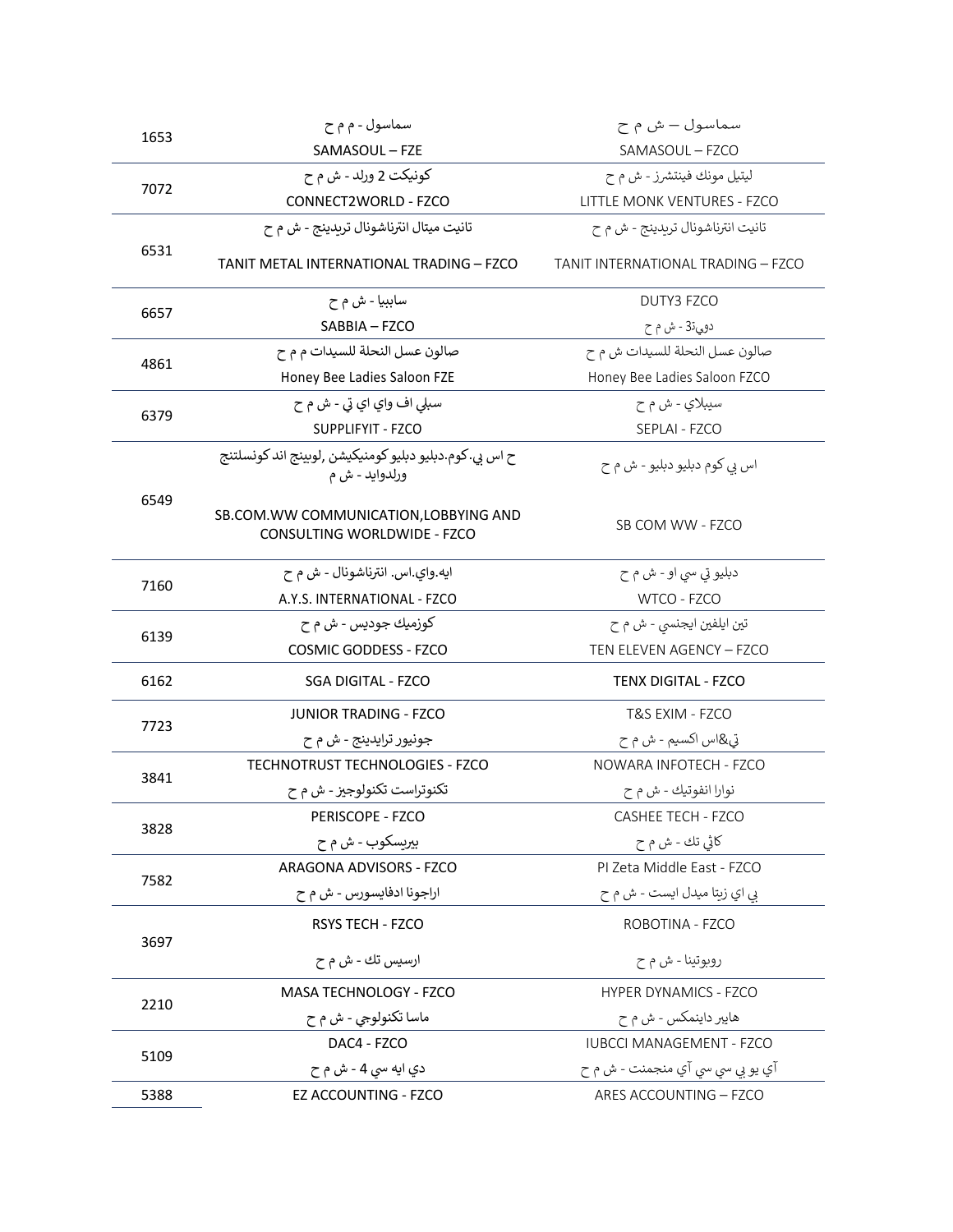|      | إي زد اكاونتينج - ش م ح                            | اريس اکاونتينج - ش م ح                                    |
|------|----------------------------------------------------|-----------------------------------------------------------|
| 6328 | <b>VISONARTY - FZCO</b>                            | ABDI3 - FZCO                                              |
|      | فيسوناتري - ش م ح                                  | ابدي 3 - ش م ح                                            |
|      | <b>ENVENTO MIDDLE EAST - FZE</b>                   | JATDEV MIDDLE EAST - FZE                                  |
| 4644 | إينفينتو ميدل إيست - م م ح                         | جات ديف الشرق الوسط - م م ح                               |
|      | <b>AVIVA FZCO</b>                                  | AVIVA - FZE                                               |
|      | أفيفا - ش م ح                                      | أفيفا - م م ح                                             |
| 2133 | ZINAD IT - FZE                                     | ZINAD IT - FZCO                                           |
|      | 360 WEB SERVICES AND SOLUTIONS - FZCO              | 360 WEB AND MEDIA SERVICES &<br>SOLUTIONS - FZCO.         |
| 360  | 360وىب سپرفيسيس اند سوليوشنز - ش م ح               | 360 وىب اند ميديا سيرفيسيس & سوليوشنز - ش م ح             |
|      | Etoile Technology - FZE                            | DHA TECHNOLOGY - FZCO                                     |
| 1849 | اتوال تکنولوجي - م م ح                             | دي اتش ايه تكنولجي - ش م ح                                |
|      | ARVC TEX TRADING - FZCO                            | ARVC TEX - FZCO                                           |
| 5920 | ایه ار فی سی تیکس تریدینج - ش م ح                  | ایه ار فی سی تیکس - ش م ح                                 |
|      | ALAE-GROUP - FZCO                                  | <b>SRL-PARTNERS FZCO</b>                                  |
| 4787 | ايه ال ايه إي-جروب - ش م ح                         | اس ار ال-بارتنرز  ش م ح                                   |
| 6594 | EZONE - FZCO                                       | MATRIX SERVICES - FZCO                                    |
|      | ايزون - ش م ح                                      | ماتریکس سیرفیسیس - ش م ح                                  |
|      | M&R TRADING COMPANY - FZCO                         | <b>FANA TRADING - FZCO</b>                                |
| 7796 | ام & ار ترايدينج كومباني - ش م ح                   | فانا تريدينج - ش م ح                                      |
|      | <b>GRAVTY - FZCO</b>                               | <b>GRAVITECH - FZCO</b>                                   |
| 7736 | جرافتي - ش م ح                                     | جرافيتيك - ش م ح                                          |
| 7219 | <b>GLOBAL FX - FZCO</b>                            | AASC - FZCO                                               |
|      | جلوبال اف اکس - ش م ح                              | ايه ايه اس سي - ش م ح                                     |
| 7714 | DREAMCHASERS E-COM - FZCO                          | <b>BAMBOO GROWTH AGENCY - FZCO</b>                        |
|      | دريمشايزرز اي-کوم - ش م ح                          | بامبو جروث ايجنسي - ش م ح                                 |
| 8881 | ALMA FOR ART PRODUCTION AND DISTRIBUTION<br>- FZCO | ALMA FOR ART PRODUCTION AND<br><b>DISTRIBUTION - FZCO</b> |
|      | الما فور ارت برودكشن اند ديستربيوشن - ش م ح        | المي للإنتاج الفني والتوزيع - ش م ح                       |
| 7512 | THE ADVANCE TECHNOLOGIES - FZCO                    | PHASE 9 - FZCO                                            |
|      | ذا ادفانس تكنولوجيز - ش م ح                        | فيز9 - ش م ح                                              |
| 8504 | CLOUD DYNAMICS - FZCO                              | CLOUDYNAMICS - FZCO                                       |
|      | کلاود دینامیکس - ش م ح                             | کلاودینامیکس - ش م ح                                      |
| 3707 | Royal Bath for Ladies FZE                          | Saray Bath for Men FZE                                    |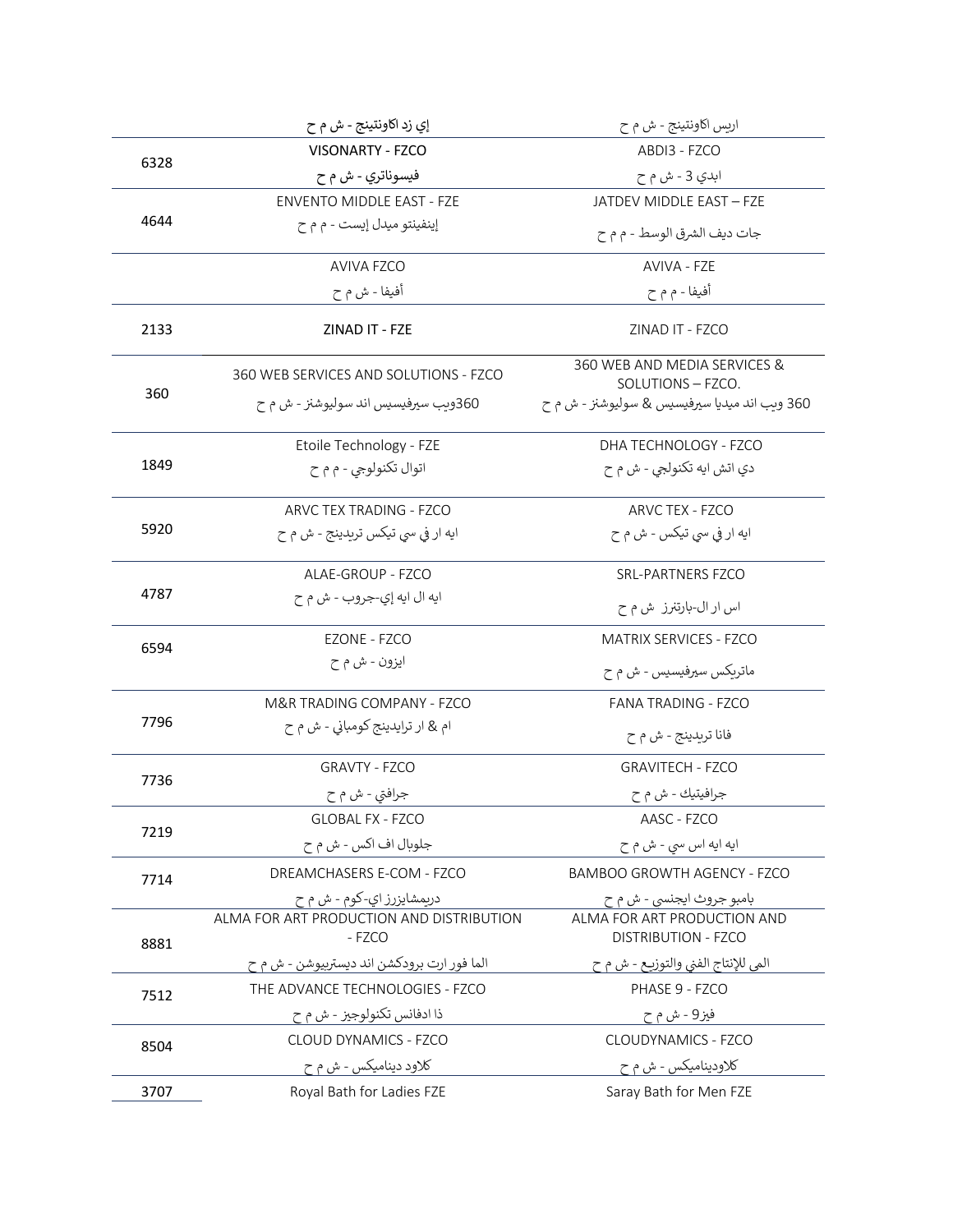|       | الحمام الملكي للسيدات م م ح                                                                          | حمام السراي للرجال م م ح                                                                            |
|-------|------------------------------------------------------------------------------------------------------|-----------------------------------------------------------------------------------------------------|
|       | AJIALOUNA - FZCO                                                                                     | HYA & CO - FZCO                                                                                     |
| 6047  | اجيالنا - ش م ح                                                                                      | هيا & کو - ش م ح                                                                                    |
|       | DIAMOND TRAVEL AND ACCOMMODATIONS -<br><b>FZCO</b>                                                   | <b>INCEPTION - FZCO</b>                                                                             |
| 8552  | دايموند ترافيل اند اكوموديشنس - ش م ح                                                                | انسيبشن - ش م ح                                                                                     |
| 6383A | KM GROUP - FZCO                                                                                      | <b>KM GROUP - FZE</b>                                                                               |
| 6383B | کي ام جروب -ش م ح                                                                                    | کي ام جروب -م م ح                                                                                   |
|       | HSS TRADING CO - FZCO                                                                                | HSS INTERNATIONAL TRADING CO - FZCO                                                                 |
| 5558  | اتش اس اس تریدینج کو - ش م ح                                                                         | اتش اس اس انترناشونال تريدينج كو - ش م ح                                                            |
| 3923  | JAZEEL RESTAURANT & CAFE - FZE                                                                       | JAZEEL RESTAURANT & CAFE - FZCO                                                                     |
|       | مطعم و مقهي جزيل - م م ح                                                                             | مطعم و مقهي جزيل - ش م ح                                                                            |
| 5981  | PHOENIX SERVICE - FZCO                                                                               | SHEER ROCK INVEST - FZCO                                                                            |
|       | فينيكس سيرفيس - ش م ح                                                                                | شير روك انفست - ش م ح                                                                               |
| 3529  | <b>VETIFLY TECHNOLOGIES - FZCO</b>                                                                   | <b>VETIFLY TECHNOLOGIES - FZE</b>                                                                   |
|       | فيتيفلاي - ش م ح                                                                                     | فيتيفلاي - م م ح                                                                                    |
| 6125  | <b>UPPER BRANDS INC. - FZCO</b>                                                                      | <b>TURSIAN - FZCO</b>                                                                               |
|       | ابر براندز انك. - ش م ح                                                                              | تورسيان - ش م ح                                                                                     |
| 2356  | TECHNOLOGY SOUQ - FZCO                                                                               | TECHNOLOGY SOUQ - FZE                                                                               |
|       | سوق التكنولوجيا - ش م ح                                                                              | سوق التكنولوجيا - م م ح                                                                             |
| 5981  | SHEER ROCK INVEST - FZCO                                                                             | AQUANAUT MARINE - FZCO                                                                              |
|       | شير روك انفست - ش م ح                                                                                | أكوانوت مارين - ش م ح                                                                               |
| 7703  | بورتاليس لتجارة العامة م م ح                                                                         | بورتاليس مانجمنت م م ح                                                                              |
|       | Portalis General Trading FZE                                                                         | PORTALIS MANAGEMENT FZE                                                                             |
| 3243  | کراتیه مارشیل ارتس اند فیتنس أکادیمی ش م ح<br>KARATE MARTIAL ARTS AND FITNESS ACADEMY<br><b>FZCO</b> | کراتیه مارشیل ارتس اند فیتنس أكادیمی م م ح<br>KARATE MARTIAL ARTS AND FITNESS<br><b>ACADEMY FZE</b> |
| 2224  | SANDWICHY RESTAURANT                                                                                 | K O I RESTAURANTS MANAGEMENT L.L.C                                                                  |
|       | مطعم ساندويشي                                                                                        | كي أو أي لأدارة المطاعم ذ.م.م                                                                       |
| 711   | <b>CIGNETIX CONTROLS - FZE</b>                                                                       | <b>CIGNETIX CONTROLS - FZCO</b>                                                                     |
|       | سیجنتیکس کونترولز - م م ح                                                                            | سيجنتيكس كونترولز - ش م ح                                                                           |
| 9026  | SHEBA JOY - FZE                                                                                      | SHEBA JOY - FZCO                                                                                    |
|       | شيبا جوي - م م ح                                                                                     | شيبا جوي - ش م ح                                                                                    |
|       | FINEOPOLIS CONSULTING - FZCO                                                                         | FINEOPOLIS CONSULTING - FZCO                                                                        |
| 9682  |                                                                                                      | فينيوبوليس للاستشارات - ش م ح                                                                       |
|       | فاينوبليس كونسالتينج - ش م ح                                                                         |                                                                                                     |
| 6686  | <b>INFONEXT CONSULTING - FZCO</b>                                                                    | TERRACEZ - FZCO                                                                                     |
|       | انفونکست کونسلتنج - ش م ح                                                                            | تيراسيز - ش م ح                                                                                     |
| 6158  | Maasarani Retail Company MARCO FZE                                                                   | Maasarani Retail Company MARCO FZCO                                                                 |
|       | ماسراني ريتل کومباني مارکو م م ح                                                                     | ماسرانی ریتل کومبانی مارکو ش م ح                                                                    |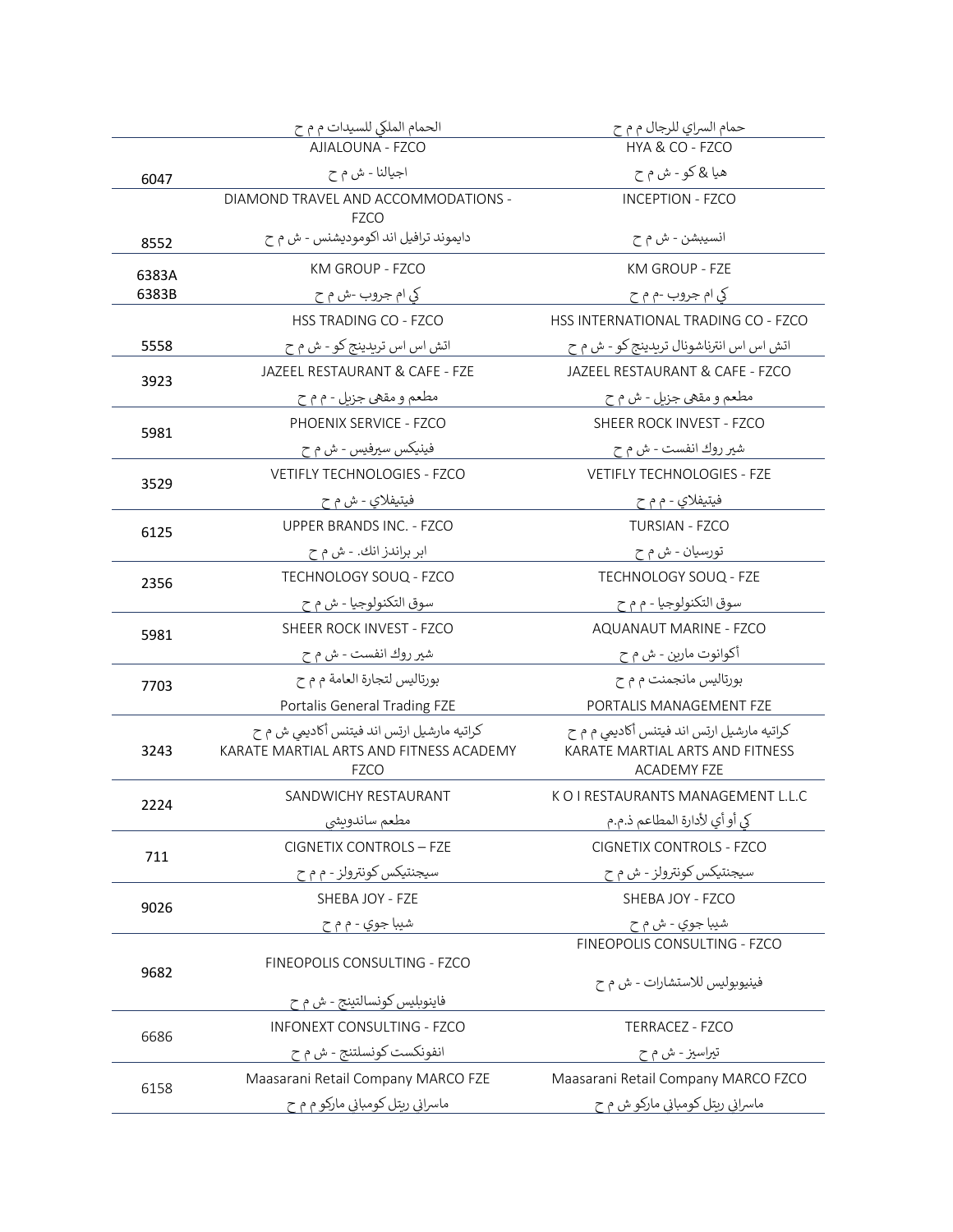| 4760 | SOLATECH GROUP PV & EV FZCO                                          | STG SOLAR - FZCO                                                                                                                        |
|------|----------------------------------------------------------------------|-----------------------------------------------------------------------------------------------------------------------------------------|
|      | سولاتك جروب بي في & إي في - ش م ح                                    | إس تي جي سولار - ش م ح                                                                                                                  |
| 9624 | SAXENA & SONI GROUP FZCO                                             | SEVENTHSENSE GROUP - FZCO                                                                                                               |
|      | ساکسينا & سوني جروب ش م ح                                            | سفينسينس جروب - ش م ح                                                                                                                   |
| 2495 | Big Bite Cafe FZE                                                    | <b>STREAKS SNACK BAR FZE</b>                                                                                                            |
| 8896 | IMAS SOLUTIONS - FZE                                                 | <b>IDC SOLUTIONS - FZE</b>                                                                                                              |
|      | أي إم إيه إس سوليوشنز - م م ح                                        | أي دي سي سوليوشنز - م م ح                                                                                                               |
| 9940 | SERVICIOS NAVIERAMAR - FZCO                                          | TRISQUEL CORPORATION - FZCO                                                                                                             |
|      | سيرفيسيوس نافيرامار - ش م ح                                          | تريسكوبل كورپوريشن - ش م ح                                                                                                              |
| 8516 | THE WORLD IS YOURS ECOM - FZCO                                       | SKY IS THE LIMIT ECOM - FZCO                                                                                                            |
|      | ذا ورلد از يورز ايكوم - ش م ح                                        | سكاي ايز ذا ليميت إيكوم - ش م ح                                                                                                         |
| 2398 | الشركة الكويتية للاغذية امريكانا فرع (كريسبي كريم دوناتس)            | كرسبي كريم دوناتس (فرع من الشركة الكويتية للاغذية —<br>امريكانا ذ.م.م)                                                                  |
| 2399 | Kuwait Food Company Americana Br (KRISPY<br><b>KREEME DOUGHNUTS)</b> | فرع دبي<br>KRISPY KREEME DOUGHNUTS (BR OF<br>KUWAIT FOOD CO. AMERICANA L.L.C)<br>دجاج كنتاكي (فرع من الشركة الكويتية للاغذية – امريكانا |
|      | الشركة الكويتية للاغذية امريكانا فرع (دجاج كنتاكى)                   | ذ.م.م) فرع دبي                                                                                                                          |
| 2400 | Kuwait Food Co. Americana BR (Kentucky Fried<br>Chicken)             | KENTUCKY CHICKEN (BR OF KUWAIT FOOD<br>CO.<br>بيتزا هت (فرع من الشركة الكوبتية للاغذية – امربكانا                                       |
|      | الشركة الكويتية للاغذية أمريكانا فرع (بيتزا هت)                      | ذ.م.م) فرع دبي                                                                                                                          |
| 3810 | <b>EKOM TECHNOLOGIES - FZE</b>                                       | <b>ISTA SOURCING SERVICE - FZE</b>                                                                                                      |
|      | ایکوم تکنولوجیز - م م ح                                              | ايستا سورسينج سرفيس - م م ح                                                                                                             |
| 1061 | Procons-4IT FZE                                                      | SEIDOR ONE - FZE                                                                                                                        |
|      | بروکنز فور اي تي-م م ح                                               | سايدور ون - م م ح                                                                                                                       |
| 2323 | Manooshe and Co L.L.C (Branch)                                       | KAYKROO FOOD TEC L.L.C (BRANCH)                                                                                                         |
|      | منقوشة اند كو ش.ذ.م.م (فرع)                                          | كايكرو فوود تيك ذ.م.م (فرع)                                                                                                             |
| 9640 | CHG - FZCO                                                           | CLEANTECH HUB GROUNDS (CHG) - FZCO                                                                                                      |
|      | سي اتش جي - ش م ح                                                    | کلين تيك هب جراوندز (سي اتش جي) - ش م ح                                                                                                 |
| 2687 | MSLYNX TECHNOLOGIES - FZE                                            | FINTECH GALAXY - FZE                                                                                                                    |
|      | ام اس لينكس تكنولوجيز - م م ح                                        | فنتيك جلكسي - م م ح                                                                                                                     |
| 3828 | <b>CASHEE TECH - FZCO</b>                                            | <b>CASHEE TECH - FZE</b>                                                                                                                |
|      | کائی تك - ش م ح                                                      | کاڻي تك - م م ح                                                                                                                         |
| 5201 | SCM CONSULTANCY - FZCO                                               | RESOLVE INTERNATIONAL CONSULTANCY -<br><b>FZCO</b>                                                                                      |
|      | اس سي ام للاستشارات - ش م ح                                          | ريسولف العالميه للاستشارات - ش م ح                                                                                                      |
| 9108 | SWIFT GLOBAL SERVICES - FZCO                                         | MAYFAIR IMMIGRATION SERVICES - FZCO                                                                                                     |
|      | سوفت جلوبال سيرفيسيس - ش م ح                                         | مايفاير ايميغريشن سيرفسيس - ش م ح                                                                                                       |
| 9701 | START-UPS CONSULTANCY - FZCO                                         | LIMITLESS BUSINESS - FZCO                                                                                                               |
|      | ستارت-ابس کونسلتانسی - ش م ح                                         | عمل لا حدود له - ش م ح                                                                                                                  |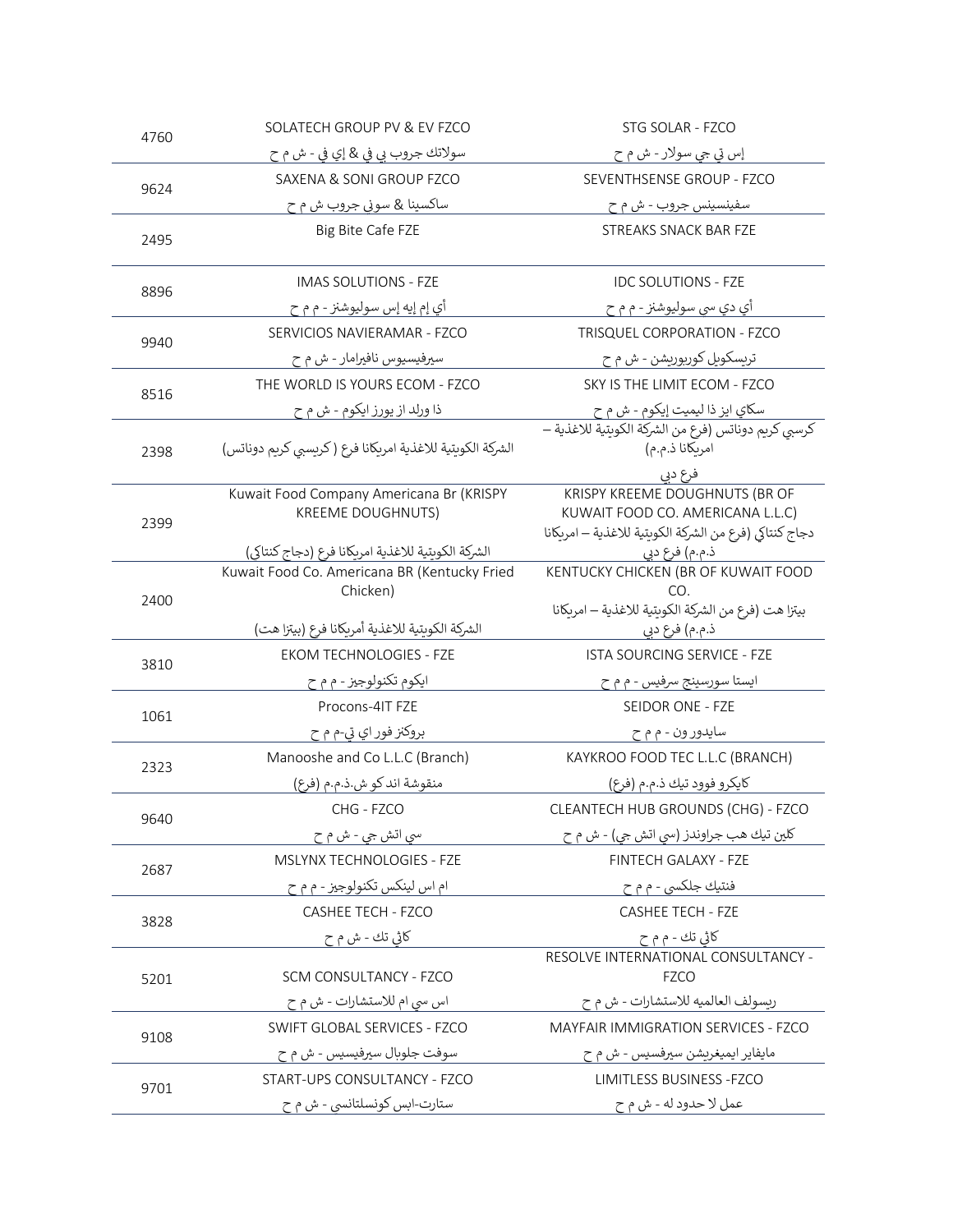| 5062  | KAVYARTH GLOBAL TRADING AND BUSINESS<br>SOLUTIONS - FZCO          | HV GLOBAL TRADING AND BUSINESS<br>SOLUTIONS - FZCO |
|-------|-------------------------------------------------------------------|----------------------------------------------------|
|       | كافيارث جلوبال تريدينج اند بيزنس سوليوشنز - ش م ح                 | اتش اف جلوبل ترادينغ اند بزنز سوليوشنز - ش م ح     |
| 8614  | LIBVERT SOLUTIONS & SERVICES FZCO                                 | LIBVERT SYSTEMS FZCO                               |
|       | ليبفيرت سوليوشنز & سيرفيسز ش م ح                                  | ليبفيرت سيستمز ش م ح                               |
| 8304  | <b>MAYDIS TRADING - FZCO</b>                                      | AFRITRA - FZCO                                     |
|       | مايديس تريدينج - ش م ح                                            | افريترا - ش م ح                                    |
| 10101 | ELEITLIFECOACHING - FZCO                                          | <b>ELEIT GROUP - FZCO</b>                          |
|       | ايلايت لايف كوتشينج - ش م ح                                       | ايلايت جروب - ش م ح                                |
| 4448  | HUB ONE TECHNOLOGY - FZE                                          | HUB ONE TECHNOLOGY - FZCO                          |
|       | هب ون تکنولوجي - م م ح                                            | هب ون تكنولوجي - ش م ح                             |
| 3895  | Helen Beauty Salon FZE                                            | Helen Beauty Salon FZCO                            |
|       | هيلين بيوتي صالون - م م ح                                         | هيلين بيوتي صالون ش م ح                            |
| 10876 | SAMAR TECHNOLOGIES - FZE                                          | BEYOND RETAIL TECHNOLOGIES - FZE                   |
|       | سمر تکنولوجیز - م م ح                                             | بيوند ريتيل تكنولوجيز - م م ح                      |
| 930   | Aesthetix FZCO                                                    | Aesthetix FZE                                      |
|       | ایسٹتکس ش م ح                                                     | ایسثتکس م م ح                                      |
| 8185  | FEED EDEN TRADING - FZCO                                          | <b>SRG TRADING - FZCO</b>                          |
|       | فيد ايدن تريدينج - ش م ح                                          | اس ار جي ترادينغ - ش م ح                           |
| 9786  | SHANNON MINING SERVICES - FZCO                                    | HEAVY PLANT SERVICES - FZCO                        |
|       | شانون ماينينج سيرفسز - ش م ح                                      | هافي بلانت سيرفيسز - ش م ح                         |
| 2766  | Accelution FZCO                                                   | <b>Accelution FZE</b>                              |
|       | اکسيليوشن ش م ح                                                   | اکسيليوشن م م ح                                    |
| 1376  | SIG Combibloc Obeikan FZCO BRANCH                                 | SIG COMBIBLOC FZCO BRANCH                          |
|       | اس اي جي کومبيبلوك عبيکان ش م ح ٍ فرع                             | اس أي جي كومبي بلوك ش م ح فرع                      |
| 10437 | ZIRE DIGITAL - FZCO                                               | ZYROUS - FZCO                                      |
|       | زایر دیجیتال - ش م ح                                              | زبريوس - ش م ح                                     |
| 10626 | KOSMOIL PETROLIUM - FZCO                                          | KOSMOIL PETROLEUM - FZCO                           |
|       | کوزمویل بیترولیوم - ش م ح                                         | کوزموبل بيتروليوم - ش م ح                          |
| 6868  | SENDWHIZZ CORP - FZE                                              | SENDWHIZZ CORP - FZCO                              |
|       | سيندوبز كورب - م م ح                                              | سيندويز کورب - ش م ح                               |
| 2356  | TECHNOLOGY SOUQ - FZCO                                            | TECHNOLOGY SOUQ - FZE                              |
|       | سوق التكنولوجيا - ش م ح                                           | سوق التكنولوجيا - م م ح                            |
| 1759  | CHEMICAL FLUIDS INTERNATIONAL - FZCO                              | SAFETY HITECH MENA - FZCO                          |
|       | کيميکال فلوبدز انترناشونال - ش م ح                                | سيفتي هاي تك مينا - ش م ح                          |
| 835   | <b>IDARA - FZE</b>                                                | IDARA ASSET MANAGEMENT FZE                         |
|       | إدارة -  م م ح                                                    | إدارة لإدارة الاصول م م ح                          |
| 11827 | SABI CORP ( SUCCESS ALLIANCE INTERNATIONAL<br>CORPORATION) - FZCO | SABI CORPORATION - FZCO                            |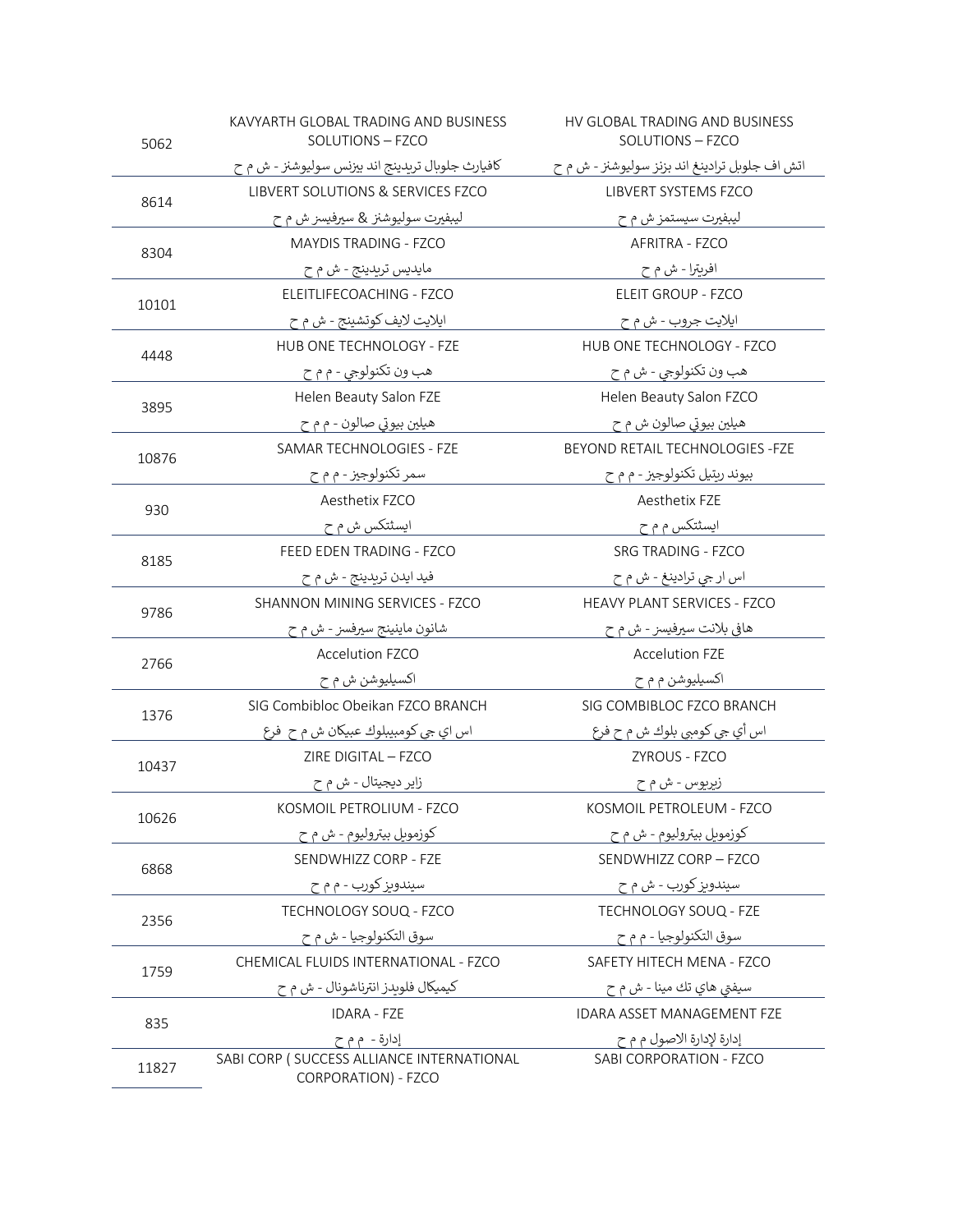|       | سابي كورب ( ساكسيس الايانس انترناشونال كربوريشن) - ش م | سابي کوربورايشن - ش م ح                                                                                      |
|-------|--------------------------------------------------------|--------------------------------------------------------------------------------------------------------------|
|       | PHITRENDS AI - FZE                                     | PHITRENDS AI - FZCO                                                                                          |
| 7474  | في تريندز اي آي - م م ح                                | في تريندز اي آي - ش م ح                                                                                      |
|       | COINHUB TECHNOLOGIES - FZCO                            | COINHUB TECHNOLOGIES - FZE                                                                                   |
| 2748  | کوينهاب تکنولوجيز - ش م ح                              | کوينهاب تکنولوجيز - م م ح                                                                                    |
|       | MATRIX SERVICES - FZCO                                 | ENDEMAJ DM - FZCO                                                                                            |
| 6594  | ماتریکس سیرفیسیس - ش م ح                               | اندماج دي ام - ش م ح                                                                                         |
|       | <b>BG AURUM TRADING - FZCO</b>                         | NIBA GLOBAL - FZCO                                                                                           |
| 6068  | بي جي اوروم تريدينج - ش م ح                            | نيبا جلوبال - ش م ح                                                                                          |
|       | MY OXYGEN - FZE                                        | Insight Plum FZCO                                                                                            |
| 9174  | ماي اوکسيجين - م م ح                                   | إنسغت بلوم ش م ح                                                                                             |
|       | YONG RUI TRADING FZCO                                  | YONG RUI TRADING FZE                                                                                         |
| 11308 | يونغ ري ترادينغ ش م ح                                  | يونغ ري ترادينغ م م ح                                                                                        |
|       | SMARTKEYS - FZCO                                       | <b>SMARTKIES - FZCO</b>                                                                                      |
| 6585  | سمارت کیز - ش م ح                                      | سمارت کیز - ش م ح                                                                                            |
| 4925  | <b>INFOTECH - FZCO</b>                                 | NXT CORPORATION - FZCO                                                                                       |
|       | انفوتيك - ش م ح                                        | نکست کوربوريشن - ش م ح                                                                                       |
| 10936 | AL NEILAIN TRADING - FZCO                              | AL NEILAIN TRADING - FZCO                                                                                    |
|       | النيلان تريدنج - ش م ح                                 | النيلين تري <i>د</i> نج - ش م ح                                                                              |
| 4423  | NASSAR CAPITAL CSP - FZCO                              | APEX CAPITAL - FZCO                                                                                          |
|       | نصار کابیتال سی اس بی - ش م ح                          | ابیکس کابیتال - ش م ح                                                                                        |
| 3569  | MAIT SERVICES - FZE                                    | مايت سيرفسيس - م م ح                                                                                         |
| 12297 | ARS CORPORATION - FZCO                                 | ARCADIA CONSULTING - FZCO                                                                                    |
|       | ایه آر اس کوربوریشن - ش م ح                            | ارکادیا کونسلتنج - ش م ح                                                                                     |
| 8708  | <b>KRYPTOPRENEURIN - FZCO</b>                          | NEW GOLDEN ERA - FZCO                                                                                        |
|       | <u> کريېتوبرنيورين - ش م ح</u>                         | نيو جولدي <u>ن ايرا</u> - ش م ح                                                                              |
| 12253 | TEKTRAN - FZCO                                         | <b>TEKTRAN - FZCO</b>                                                                                        |
|       | تيكتران - ش م ح                                        | تكتران - ش م ح                                                                                               |
| 12253 | BPN GLOBAL BUSINESS MANAGEMENT - FZCO                  | EL CONSULTANCY AND BUSINESS<br>MANAGEMENT SERVICES - FZCO<br>إي ال كونسلتانسي آند بيزنس مانجمنت سيرفسز – ش م |
|       | بي بي ان جلوبال بزنس مانجمنت - ش م ح                   |                                                                                                              |
| 4096  | RAMCO - FZCO                                           | MINDSOME - FZCO                                                                                              |
|       | رامکو - ش م ح                                          | مايندسوم - ش م ح                                                                                             |
| 2302  | SECURE CITY SOLUTIONS - FZE                            | SECURE CITY SOLUTIONS - FZCO                                                                                 |
|       | RAMCO - FZCO                                           | MINDSOME - FZCO                                                                                              |
| 4096  | رامکو - ش م ح                                          | مايندسوم - ش م ح                                                                                             |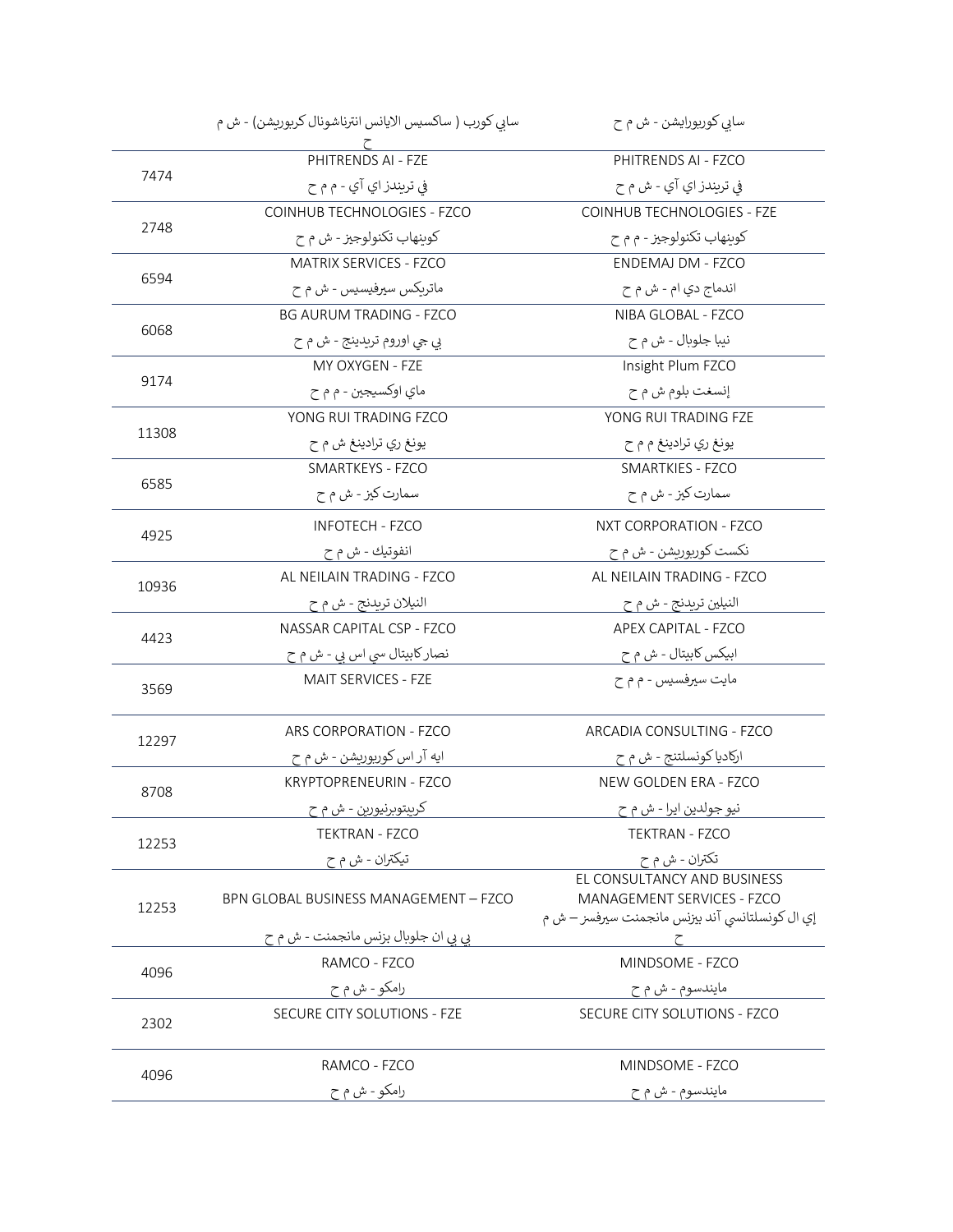| 2302  | SECURE CITY SOLUTIONS - FZE             | SECURE CITY SOLUTIONS - FZCO                      |
|-------|-----------------------------------------|---------------------------------------------------|
|       | سيکيور سيتي سوليوشنز - م م ح            | سيکيور سيني سوليوشنز - ش م ح                      |
| 7467  | RACE4GOOD - FZCO                        | SOUTHEND - FZCO                                   |
|       | ريس4جود - ش م ح                         | ساوث ايند - ش م ح                                 |
| 9059  | CRYPTO DOMAIN SALE - FZCO               | NEXUS DIGITAL - FZCO                              |
|       | کريېتو دوماين سيل - ش م ح               | نیکسس دیجیتال - ش م ح                             |
| 4893  | FMCG - FZCO                             | FIRST MERCHANT CAPITAL GROUP - FZCO               |
|       | اف ام سي جي - ش م ح                     | فيرست ميرشنت كابيتال جروب - ش م ح                 |
|       |                                         | <b>GULF GLORY PROPERTY DEVELOPMENT -</b>          |
|       | GULF GLORY PROPERTY DEVELOPMENT - FZCO  | <b>FZE</b>                                        |
|       | جلف جلوري بروبيرتي ديفيلوبمنت - ش م ح   | جلف جلوري بروبيرتي ديفيلوبمنت - م م ح             |
| 9370  | <b>MINTEK FZCO</b>                      | <b>GLOBAL ENGITEC FZCO</b>                        |
|       | مينتك ش م ح                             | جلوبال اينجيتيك ش م ح                             |
| 8982  | OPSQUADS - FZCO                         | IFHAM COMMUNICATIONS - FZCO                       |
|       | اوبسکوادس - ش م ح                       | إفهم كوميونيكيشنز - ش م ح                         |
| 6686  | TERRACEZ - FZCO                         | <b>INFONEXT CONSULTING - FZCO</b>                 |
|       | تيراسيز - ش م ح                         | اينفونكست كونسلتينج - ش م ح                       |
| 12450 | FORK YOUR FOOD - FZCO                   | <b>FORK &amp; TIE HOSPITALITY - FZCO</b>          |
|       | فور <u>ك يور فو</u> د - ش م ح           | فورك & تاي هوسبيتالتي - ش م ح                     |
|       |                                         | VICTORIA CREEK GARDEN INTERNATIONAL               |
| 13394 | AMPAL INTERNATIONAL FZCO                | <b>INVESTMENT - FZCO</b>                          |
|       | امبال انترناشونال ش م ح                 | فيكتوريا جريك جاردين انترناشونال انفستمنت - ش م ح |
| 7786  | <b>BGM FUTURES - FZCO</b>               | <b>BTGM FUTURES - FZCO</b>                        |
|       | بي جي ام فيوتشرز - ش م ح                | بي تي جي ام فيوتشرز - ش م ح                       |
| 653   | کاباك فور اوبتكس م م ح                  | مونوجرام ايي وير - م م ح                          |
|       | Kabak For Optics FZE                    | MONOGRAM EYEWEAR - FZE                            |
| 3799  | ALEX TECHNOLOGIES - FZCO                | <b>ALEX TECHNOLOGIES - FZE</b>                    |
|       | اليکس تکنولوجيز - ش م ح                 | اليکس تکنولوجيز - م م ح                           |
| 6108  | جلام هال - ش م ح                        | لووب بلاتفورم - ش م ح                             |
|       | <b>GLAMHALL - FZCO</b>                  | LOOP PLATFORM - FZCO                              |
| 12273 | مطعم ومقهى الشيف ريمون ش م ح            | مطعم ومقهي الشيف ريمون م م ح                      |
|       | CHEF RIMON RESTAURANT AND CAFE FZCO     | CHEF RIMON RESTAURANT AND CAFE FZE                |
| 1285  | In switches FZCO                        | <b>INMOBILES - FZCO</b>                           |
|       | إنسويتشر ش م ح                          | إن موبايلز - ش م ح                                |
|       | HORIZONTAL COMMODITIES BROKERAGE - FZCO | NICODEMUS - FZCO                                  |
| 4976  | هوريزنتل کوموديتيس بروکريج - ش م ح      | <u>نيکودموس - ش م ح</u>                           |
|       |                                         | NEWGENIC INTERNATIONAL COMPANY -                  |
| 5032  | SEHTEQ INSURANCE CONSULTANCY - FZCO     | <b>FZCO</b>                                       |
|       | صحتك انشورانس كونسالتنسي - ش م ح        | نيوجينيك انترناشونال كومباني - ش م ح              |
| 5948  | <b>GNAW CHOCOLATE - FZCO</b>            | JFC AGENCY - FZCO                                 |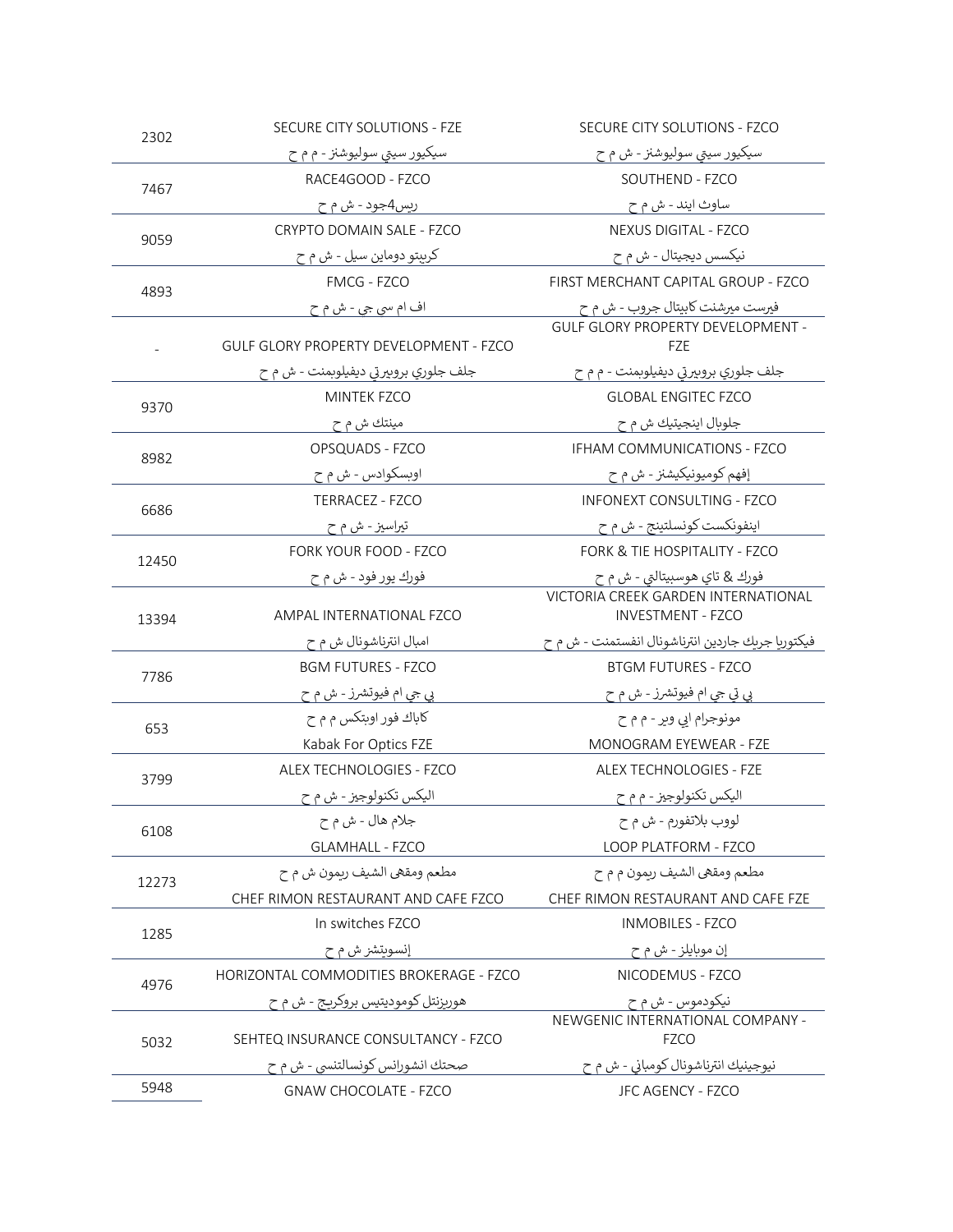|        | قناو تشوکلیت - ش م ح                  | جي اف سي ايجنسي - ش م ح                  |
|--------|---------------------------------------|------------------------------------------|
| 8575   | نيهون کاراتيه کيوکاي م م ح            | نيهون کاراتيه کيوکاي ش م ح               |
|        | NIHON KARATE KYOKAI FZE               | NIHON KARATE KYOKAI FZCO                 |
| 3676/B | هيونداي ام ان سوفت إينك (فرع)         | هيونداي أوتو إيفر إنك فرع                |
|        | HYUNDAI MNSOFT INC (BRANCH)           | HYUNDAI AUTOEVER INC BRANCH              |
| 9090   | هود تکنولوجیز م م ح                   | هود تکنولوجیز ش م ح                      |
|        | HOD TECHNOLOGIES FZE                  | HOD TECHNOLOGIES FZCO                    |
| 5866   | LENS TRADE - FZCO                     | <b>GLOBAL PROJECT CONSULTING - FZCO</b>  |
|        | لينس تريد - ش م ح                     | جلوبال بروجکت کونسالتينج - ش م ح         |
| 13484  | DR.JOUJOU GROUP - FZCO                | DR. JOUJOU GROUP - FZCO                  |
|        | دي آر. جوجو جروب - ش م ح              | مجموعة دكتور جوجو - ش م ح                |
| 10369  | <b>EVENTGAGE FZCO</b>                 | ART IN SPACE FZCO                        |
|        | ايفنتجايج ش م ح                       | ارت ان سبيس ش م ح                        |
|        | <b>DIARLIAN - FZCO</b>                | ArchiTree Capital - FZCO                 |
| 6768   | ديارليان - ش م ح                      | ارکيتري کابيتال - ش م ح                  |
| 14271  | <b>GLOBE GROUP ENTERPRISES - FZCO</b> | <b>GLOBE GROUP ENTERPRISE - FZCO</b>     |
|        | جلوب جروب إنتريرايسز - ش م ح          | جلوب جروب إنتريرايس - ش م ح              |
|        | CASHNOMIX - FZE                       | CASHNOMIX - FZCO                         |
| 1423   | کاشنومیکس - م م ح                     | کاشنومیکس - ش م ح                        |
| 2840   | <b>GLOBAL DISCOUNTS - FZE</b>         | SEMARK MANAGEMENT CONSULTANCIES -<br>FZE |
|        | قلوبل ديسكاونتس - م م ح               | سمارك مانجمينت كونسلتنسيس - م م ح        |
|        | MM TRADING GROUP - FZCO               | <b>FUTURE VIEW - FZCO</b>                |
| 5467   | ام ام تریدینج جروب - ش م ح            | فيوتشر فيو - ش م ح                       |
|        | MIDDLE EAST FOODS + FRUITS - FZCO     | E & S GULF - FZCO                        |
| 4905   | ميدل ايست فودز + فروتس - ش م ح        | إي & اس جلف - ش م ح                      |
|        | MNTCGROUP - FZCO                      | MNTC GROUP - FZCO                        |
| 14765  | ام ان تي سي جروب - ش م ح              | ام ان تي سي جروب - ش م ح                 |
|        | PALAXO MENA TECH - FZCO               | CIRCULARO MENA - FZCO                    |
| 3163   | بالاکسو مينا تك - ش م ح               | سيرکولرو مينا - ش م ح                    |
|        | THE MACORE RETAIL GROUP - FZCO        | THE HERCULES RETAIL GROUP - FZCO         |
| 12644  | ذا ماکور ریتیل جروب - ش م ح           | ذا ھيرکليز ريتيل جروب - <u>ش</u> م ح     |
|        | THINKSTEP TEC - FZE                   | SUSWARE - FZE                            |
| 3302   | ثينك ستيب تك - م م ح                  | ساسویر - م م ح                           |
|        | LAKHNAR BIOTECH TRADING - FZCO        | LAKNAR BIOTECH TRADING - FZCO            |
| 15239  | لخنر بيوتيك تريدنج - ش م ح            | لاکنار بيوتيك تريدنج - ش م ح             |
|        | LIONS GATE PROJECT MANAGEMENT - FZCO  | SANDIA SWIM AND RESORT WEAR - FZCO       |
| 13069  | ليونز جايت بروجكت مانجمنت - ش م ح     | سانديا سويم اند ريسورت وير - ش م ح       |
| 7368   | REDBERYLIT - FZE                      | <b>ASCENSION TECH - FZE</b>              |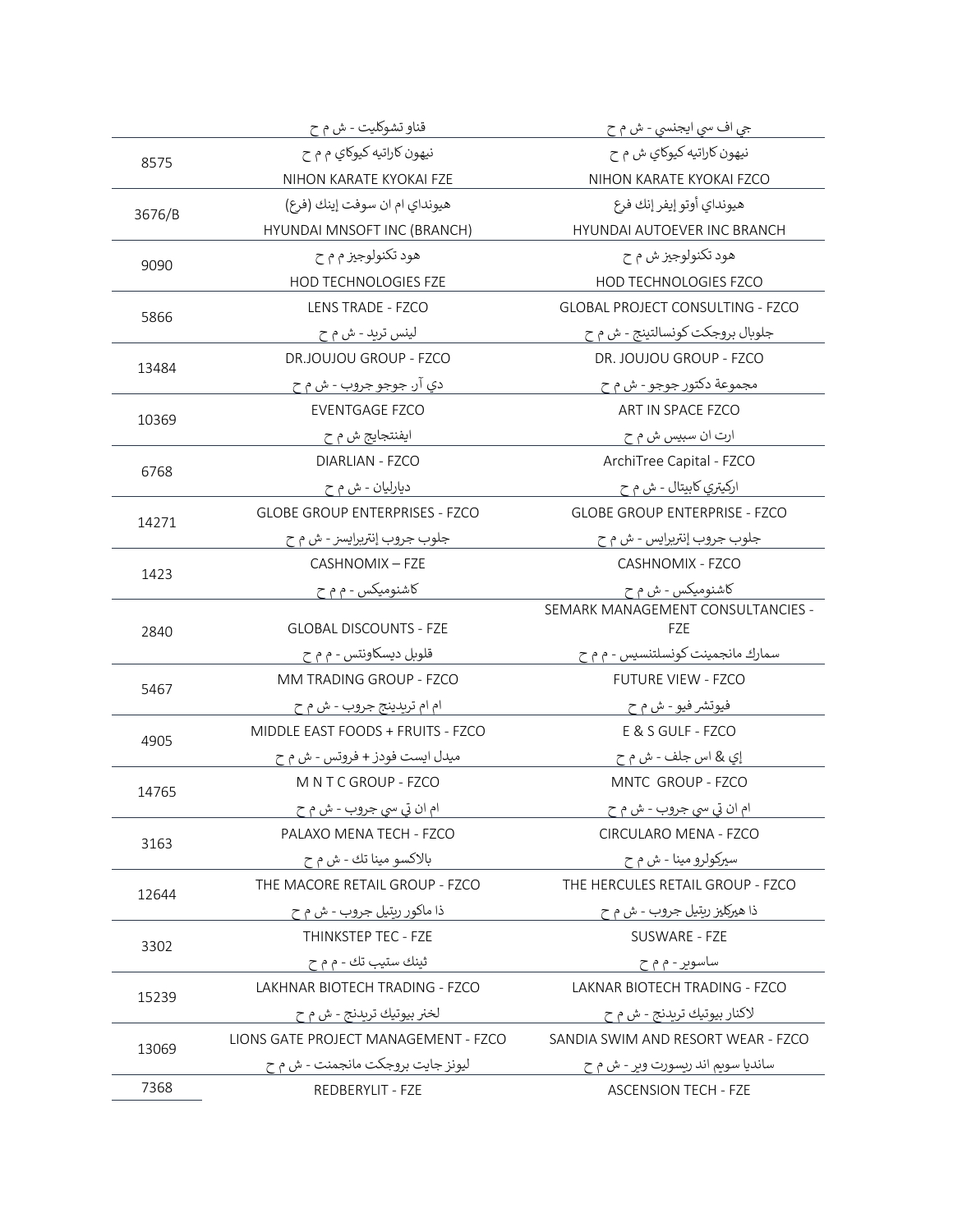|        | ریدبیرلیت - م م ح                        | اسينشن تيك - م م ح                 |
|--------|------------------------------------------|------------------------------------|
| 7843   | PELORIOS - FZCO                          | <b>IYC FZCO</b>                    |
|        | بيلوريوس - ش م ح                         | آي واي سي ش م ح                    |
| 7106   | HANDYCHART - FZCO                        | <b>GULFMED - FZCO</b>              |
|        | هاندي شارت - ش م ح                       | جلف مید - ش م ح                    |
| 10183  | MR MARKETING FZCO                        | RECCE MARKETING - FZCO             |
|        | ام آر ماركتنج ش م ح                      | ريکي مارکتينج - ش م ح              |
| 10059  | <b>JLK PARTNERS - FZCO</b>               | <b>M2N VENTURE PARTNERS - FZCO</b> |
|        | جيه ال كيه بارتنرز - ش م ح               | شرکاء مشروع ام 2 ان - ش م ح        |
| 11379  | BOUVARI INVESTMENT GROUP - FZCO          | SENTO TECHNOLOGIES - FZCO          |
|        | بوفاري انفيستمنت جروب - ش م ح            | سينتو تکنولوجيز - ش م ح            |
| 6594   | <b>ENDEMAJ DM - FZCO</b>                 | <b>BITMATRIX-FZCO</b>              |
|        | اندماج دي ام - ش م ح                     | بیتماتریکس - ش م ح                 |
| 11942  | PICUS CONSULTING - FZCO                  | SALEXEC - FZCO                     |
|        | بيكوس كونسالتينج - ش م ح                 | اس ايه ال إي اکس إي سي - ش م ح     |
| 12244  | THE CAMEROONIAN FOR GENERAL TRADE - FZCO | ALPHA RAW MATERIAL - FZCO          |
|        | ذا كاميرونيان فور جنرال ترايد - ش م ح    | الفا راو ماتيرال - ش م ح           |
| 12261  | ZETTABRON SOLITIONS - FZCO               | ZETTABRON SOLUTIONS - FZCO         |
|        | زيتابرون سوليشنز - ش م ح                 | زبتابرون سوليشنز - ش م ح           |
| 8453   | AURORA CONSULTING - FZCO                 | <b>AURORA - FZCO</b>               |
|        | أورورا كونسلتينج - ش م ح                 | أورورا - ش م ح                     |
| 3676/B | هيونداي ام ان سوفت إينك (فرع)            | هيونداي أوتو إيفر إنك فرع          |
|        | HYUNDAI MNSOFT INC (BRANCH)              | HYUNDAI AUTOEVER INC BRANCH        |
| 10085  | <b>BARI DATA - FZCO</b>                  | OPTIMUS DBY - FZCO                 |
|        | باري داتا - ش م ح                        | اوبتيموس دي بي واي - ش م ح         |
| 6422   | <b>GHOZANA GENERAL TRADING - FZCO</b>    | <b>GHOZANA TRADING - FZCO</b>      |
|        | جوزانا جنرال تريدينج - ش م ح             | جوزانا تريدينج - ش م ح             |
| 8213   | EUROPEAN DIGITAL TRUST KB - FZCO         | DIGITAL TRUST CSP - FZCO           |
|        | یوربیبان دیجیتال ترست کی بی – ش م ح      | دیجیتال ترست سی اس بی - ش م ح      |
| 706    | Brightstar FZE                           | LIKEWIZE - FZE                     |
|        | برایتستار م م ح                          | ليك وايز - م م ح                   |
| 7082   | TECHVALLEY ME - FZE                      | PREMIUM LINE MEA - FZE             |
|        | تك فالي ام اي - م م ح                    | بريميوم لين إم إي ايه - م م ح      |
| 7795   | SAAS EXPERT - FZCO                       | ZPOOL - FZCO                       |
|        | ساس اکسبیرت - ش م ح                      | زد بول - ش م ح                     |
| 8013   | FAYETTE AGENTS AND BROKERS - FZCO        | <b>OCEAN FRONTIER - FZCO</b>       |
|        | فایتی ایجنتس اند بروکرز - ش م ح          | اوشين فرونتير - ش م ح              |
| 2025   | Fidor FZCO                               | SOPRA FINANCIAL SOLUTIONS - FZCO   |
|        | فيدور - ش م ح                            | سوبرا فاينانشيل سوليوشنس - ش م ح   |
|        |                                          |                                    |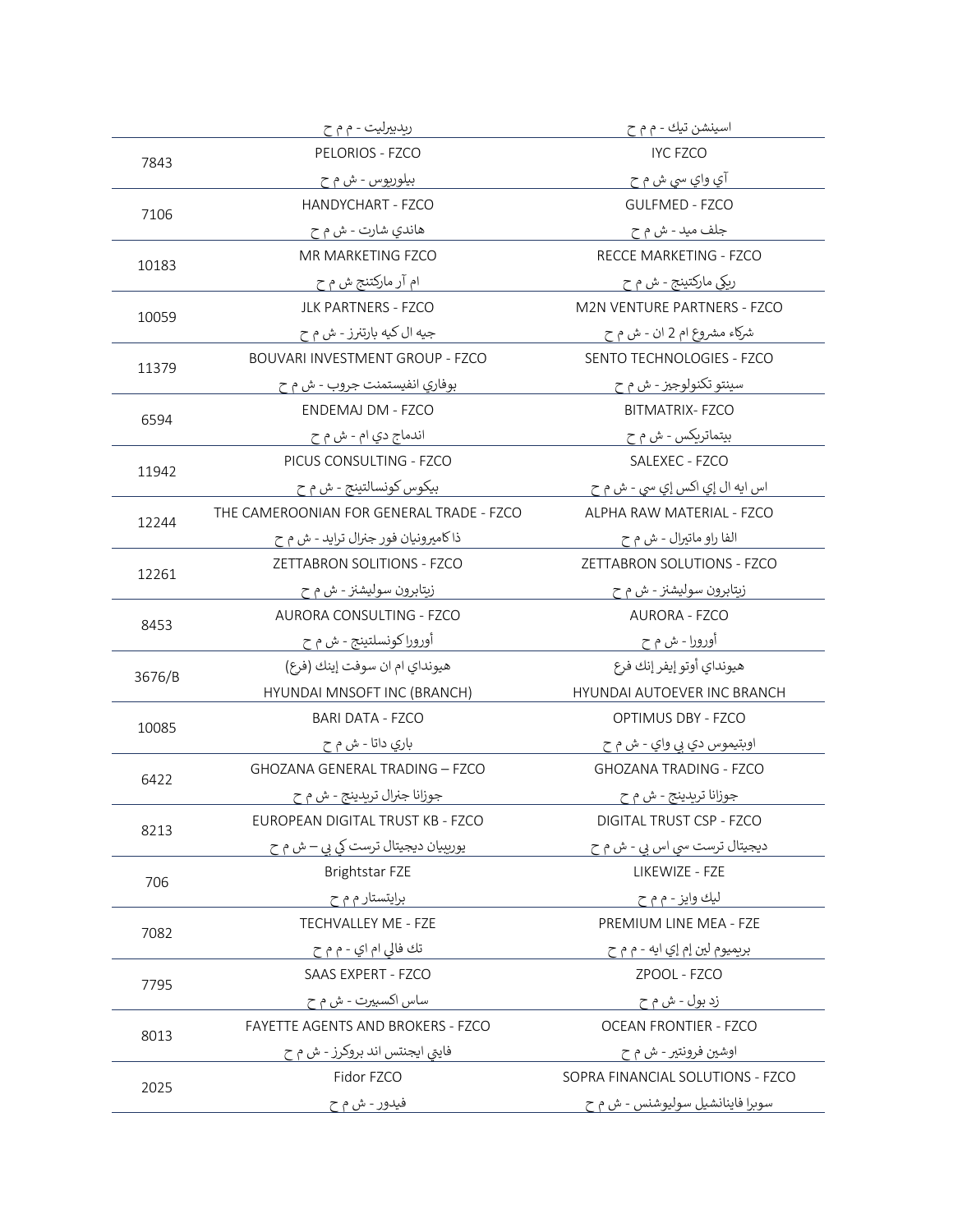| 2671  | تليکوم سبلير أم إي - م م ح       | اي سي تي اوفيس سبليز - م م ح                                                                                    |
|-------|----------------------------------|-----------------------------------------------------------------------------------------------------------------|
|       | Telecom Supplier ME FZE          | ICT OFFICE SUPPLIES - FZE                                                                                       |
| 7707  | RT.FX - FZCO                     | SIMPLICITY CONCEPTS - FZCO                                                                                      |
|       | آر تي.اف اکس - ش م ح             | سيمبليسيتي كونسبتس - ش م ح                                                                                      |
| 15665 | SEGAOCEAN - FZCO                 | SAGEOCEAN - FZCO                                                                                                |
|       | سيجا اوشين - ش م ح               | سيج اوشين - ش م ح                                                                                               |
| 13842 | INTRASOFT ARABIA - FZCO          | DIGITAL TRANSFORMATION AGE (DTAGE) -<br><b>FZCO</b><br>ديجيتال ترانسفورميشن ايج (دي تي ايه جي إي) - ش م         |
|       | إنتراسوفت ارابيا - ش م ح         |                                                                                                                 |
| 6204  | ANGELINA'S MUSIC - FZCO          | <b>EXCEPTION (Design Innovations and</b><br>associates) - FZCO<br>إيكسسيبشن (ديزاين انوفيشنس اند اسوسيتس) - ش م |
|       | انجلينا'ز ميوزيك - ش م ح         |                                                                                                                 |
|       | جالاکسي جيمس اند جويلري - ش م ح  | جالاكسي انفوتيك - ش م ح                                                                                         |
|       |                                  |                                                                                                                 |
| 8822  | GALAXY GEMS AND JEWELLERY - FZCO | <b>GALAXY INFOTECH - FZCO</b>                                                                                   |
|       | HR HUB - FZCO                    | WHITE KNIGHT ENTERTAINMENT - FZCO                                                                               |
| 14759 | اتش آر هب - ش م ح                | وايت نايت انترتاينمينت - ش م ح                                                                                  |
|       | M.S.L. - FZCO                    | COM CONSULTING - FZCO                                                                                           |
| 5738  | ام.اس.ال. - ش م ح                | کوم کونسالتينج - ش م ح                                                                                          |
|       | ش م ح - جلف اون لاين سيرفيرسس    | م م ح - جلف اون لاين سيرفيرسس                                                                                   |
| 2065  | <b>GULF ONLINE SERVICES FZCO</b> | <b>GULF ONLINE SERVICES - FZE</b>                                                                               |
| 2349  | ش م ح لابز بلوك تشين ذا          | م ح ذا بلوك تشين لابز - م                                                                                       |

## تخفيض رأس المال لمؤسسة (فيجين أفينيو هومز م. م. ح. )، تحمل رخصة مهنية رقم (247)

#### Reduction of Capital for entity (Vision Avenue Homes FZE), professional license No. (247)

Dubai Silicon Oasis Authority announces a reduction in the Capital of the mentioned entity from AED (1,000,000) one million to AED (100,000) one hundred thousand. Every person or entity having any objection may approach the competent Court within (2) two weeks from the date of this announcement without baring the Authority any responsibility

تعلن سلطة واحة دبي للسيليكون عن تخفيض رأس مال المؤسسة المذكورة من مليون د (000,000,01 (الى مئة ألف درهم إماراتي (000,100 .(على كل شخص أو جهة لديها حق أو اعتراض مراجعة المحكمة المختصة خلال أسبوعين من تاريخ ا علان دون تحمل السلطة أدنى مسئولية تجاه حقوق الغير.

## تخفيض رأس المال لمؤسسة (وليواستريت كونسولتنج ش م ح )، تحمل رخصة مهنية رقم (288) Reduction of Capital for entity ((Valustrat Consulting FZCO), professional license No. (288)